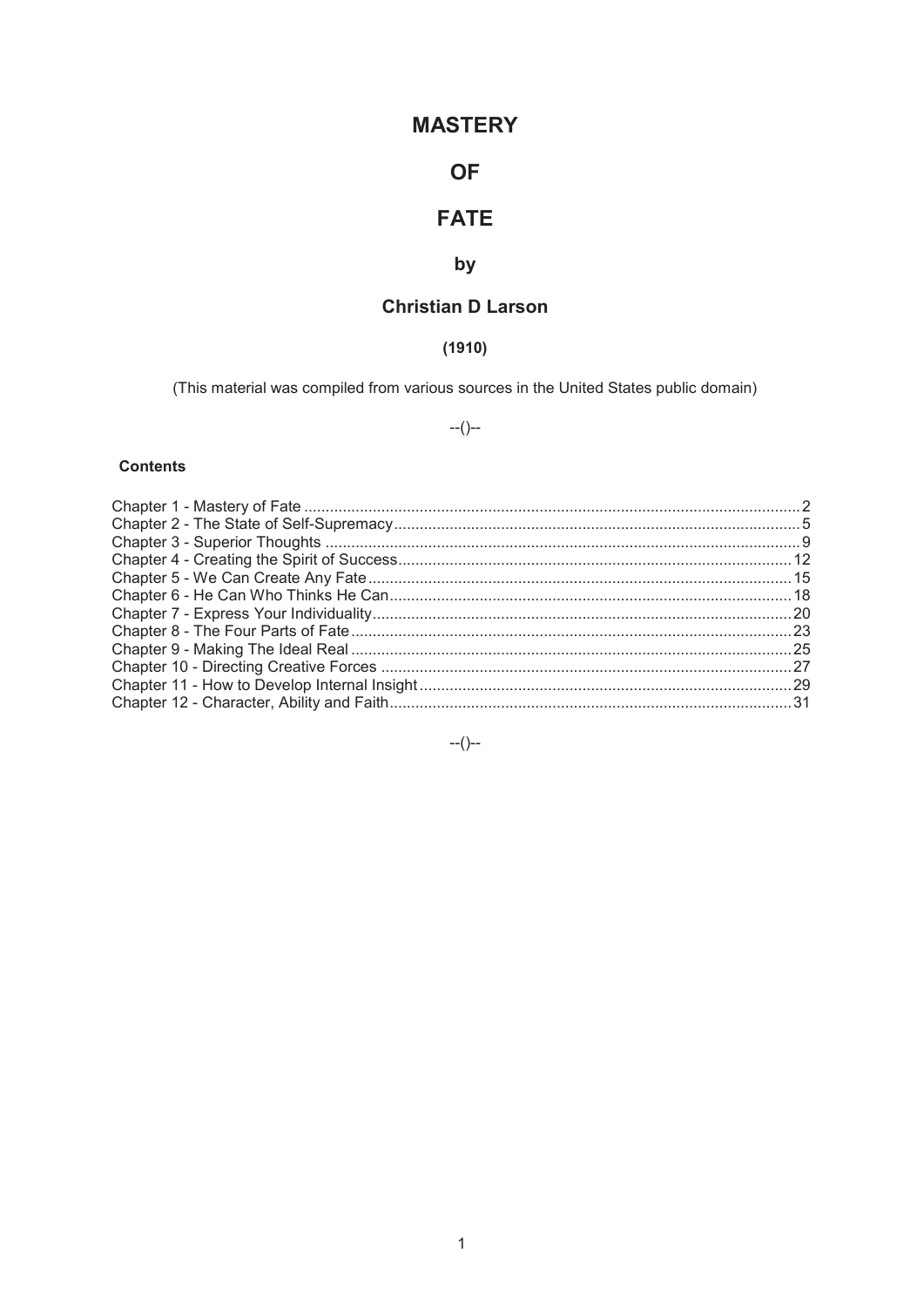#### **Mastery of Fate**

WHAT man is, and what man does, determines in what conditions, circumstances and environments he shall be placed. And since man can change both himself and his actions, he can determine what his fate is to be.

To change himself, man must change his thought, because man is as he thinks; and to change his actions, he must change the purpose of his life, because every action is consciously or unconsciously inspired by the purpose held in view.

To change his thought, man must be able to determine what impressions are to form in his mind, because every thought is created in the likeness of a mental impression.

To choose his own mental impressions, man must learn to govern the objective senses, and must acquire the art of original thought.

Everything that enters the mind through the physical senses will produce impressions upon the mind, unless prevented by original thought. These impressions will be direct reflections of the environment from whence they came; and since thoughts will be created in the exact likeness of these impressions, so long as man permits environment to impress the mind, his thoughts will be exactly like his environment: and since man becomes like the thoughts he thinks, he will also become like his environment.

But man, in this way, not only grows into the likeness of his environment, but is, in addition, controlled by his environment, because his thoughts, desires, motives and actions are suggested to him by the impressions that he willingly accepts from environment.

Therefore, one of the first essentials in the mastery of fate is to learn to govern the physical senses so thoroughly, that no impression can enter mind from without, unless it is consciously desired.

This is accomplished by holding the mind in a strong, firm, positive attitude at all times, but especially while surrounded by conditions that are inferior.

This attitude will bring the senses under the supremacy of the subconscious will, and will finally produce a state of mind that never responds to impressions from without unless directed to do so.

To overcome the tendency of the physical senses to accept, indiscriminately, all sorts of impressions from without, mind should, at frequent intervals, employ the physical senses in trying to detect the superior possibilities that may be latent in the various surrounding conditions. And gradually, the senses themselves will become selective, and will instantaneously inform the mind whenever an undesirable impression demands admission.

While the senses are being employed in the search of superior possibilities, the impressions thus received should be analyzed, and re-combined in the constructive states of consciousness, and according to the mind's own original conception. This will promote original thinking, which will, in turn, counteract the tendency of the objective side of mind to receive suggestions from without.

Every original thought that mind may create, will to a degree, change man and re-make him according to what he inwardly desires to be; because every original thought is patterned after man's conception of himself when he is at his best.

Thoughts inspired by environment are inferior or superior, according to what the environment may be; but an original thought is always superior, because it is inspired by man himself while the superior elements of his being are predominant.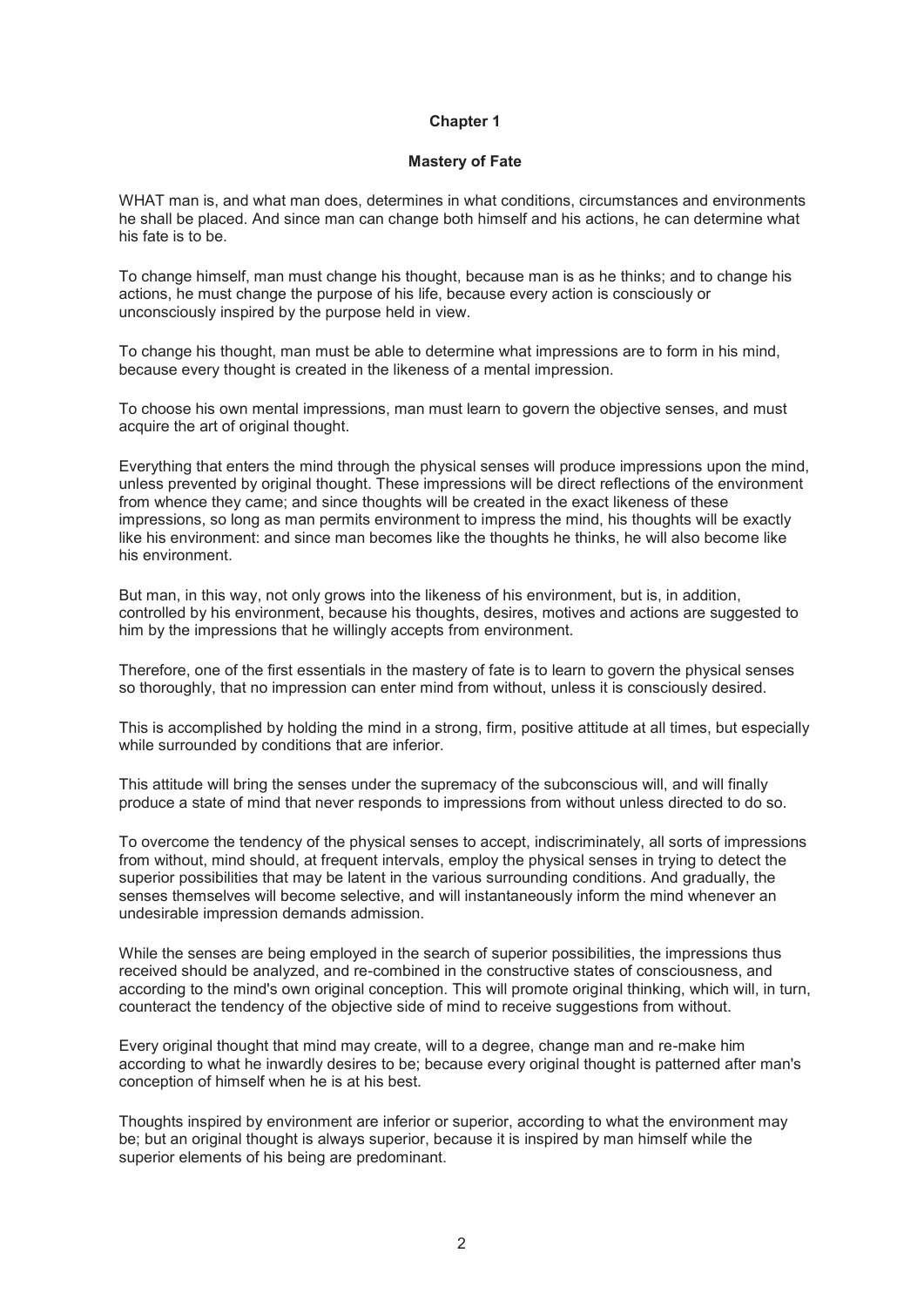When every thought that mind creates is an original thought, man will constantly grow in greatness, superiority and worth; and when all these original thoughts are created with the same purpose in view, man will become exactly what is indicated by that purpose.

Therefore, since man can base thinking upon any purpose that he may desire, he can, through original thinking, become whatever he may choose to become.

Fate is the result of man's being and doing; a direct effect of the life and the works of the individual; a natural creation of man; and the creation is always the image and likeness of the creator.

Therefore, when man, through original thinking, acquires the power to become what he chooses to become, his fate will of itself change as man changes; and through this law he can create for himself any fate desired.

That man will consciously and naturally create his own fate when he gains the power to recreate himself as he desires to be, is evident for various reasons. And the power to re-create himself is simply the power of original thought. Because man becomes like the thoughts he thinks, and original thoughts are created in the likeness of man's ideal impressions of his superior self.

That the fate of each individual person is the direct, or indirect result of what that person is and does, can be demonstrated by the following self-evident facts:

1. The mental world in which a person lives is the exact reflection of what that person is, feels and thinks; therefore, when a superior life and worthier thoughts are attained, the mental world will also change accordingly.

2. The circumstances and conditions of man's physical world are the direct or indirect effects of the active elements in his mental world; a fact we shall thoroughly demonstrate in the following pages.

3. Like attracts like; therefore, the associations of man are after his own kind; and as he changes for the better he will attract, and be attracted into better associations.

4. The events that transpire in the life of man are the consequences of his own efforts to express himself in his individual world of action. Therefore, what happens to any person is the reaction of what that person has previously said or done.

This being true, man has the power to cause any event to transpire that he may decide upon; though to accomplish this it is necessary to understand the law of action and reaction as applied both to the physical and metaphysical worlds.

When man begins to re-create himself, he will rise superior to his present position; and since new and better opportunities always appear when man proves himself superior to his present position, he can, by changing himself as he desires, call forth any opportunity that he may desire.

To have the privilege to take advantage of better opportunities, is the direct path to better conditions, better circumstances and better environments; and since man can create this privilege at will, he can create his own fate, his own future, his own destiny.

However, the secret of creating this privilege at will, lies in man's power to form only such impressions upon his mind as will originate constructive thought. Because when all the thought he thinks is constructive, every mental process will be a building process, and will constantly increase the ability, the capacity and the personal worth of man himself. This in turn makes man competent to accept the larger places that are waiting everywhere for minds with sufficient capability to fill them.

Every thought has creative power; and this power will express itself according to the desire that was in mind when the thought was created. Therefore, if every thought is to express its creative power in the building up of man, mind must constantly be filled with the spirit of that purpose.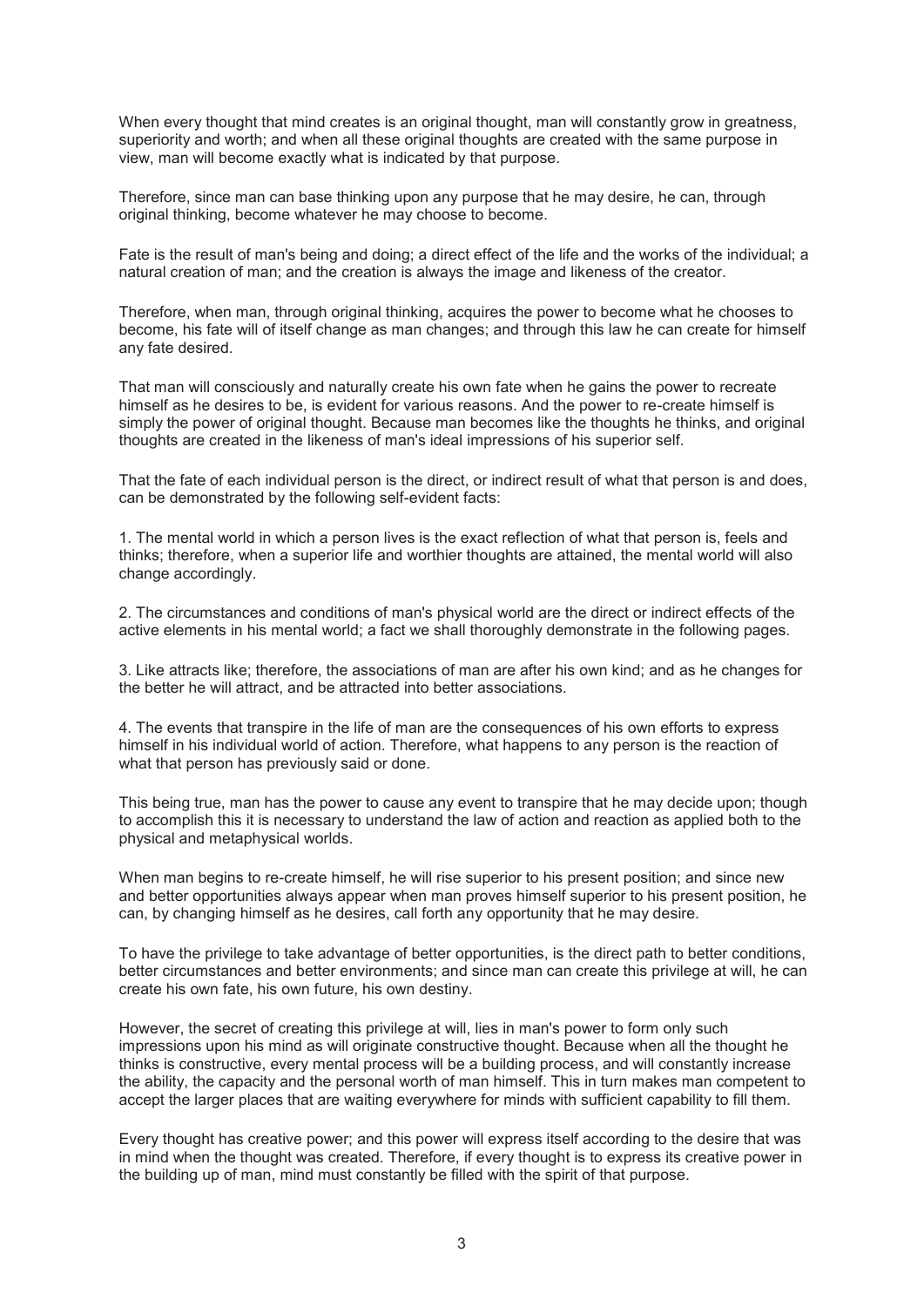When the desire for growth and superior attainment does not predominate in mind, the greater part of the creative energy of thought will misdirect, and artificial mental conditions will form, only to act as obstacles to man's welfare and advancement.

The creative power of thought is the only power employed in the construction and reconstruction of man; and for this reason man is as he thinks.

Consequently, when man thinks what he desires to think, he will become what he desires to become. But to think what he desires to think, he must consciously govern the process through which impressions are formed upon mind.

To govern this process is to have the power to exclude any impression from without that is not desired, and to completely impress upon mind every original thought that may be formed; thus giving mind the power to think only what it consciously chooses to think.

Before man can govern this process, he must understand the difference between the two leading attitudes of mind -the attitude of self-submission, and the attitude of self-supremacy; and must learn how to completely eliminate the former, and how to establish all life, all thought, and all action absolutely upon the latter.

When this is done, no impression can form upon mind without man's conscious permission; and complete control of the creative power of thought is permanently secured.

To master the creative power of thought is to master the personal self; and to master the personal self is to master fate.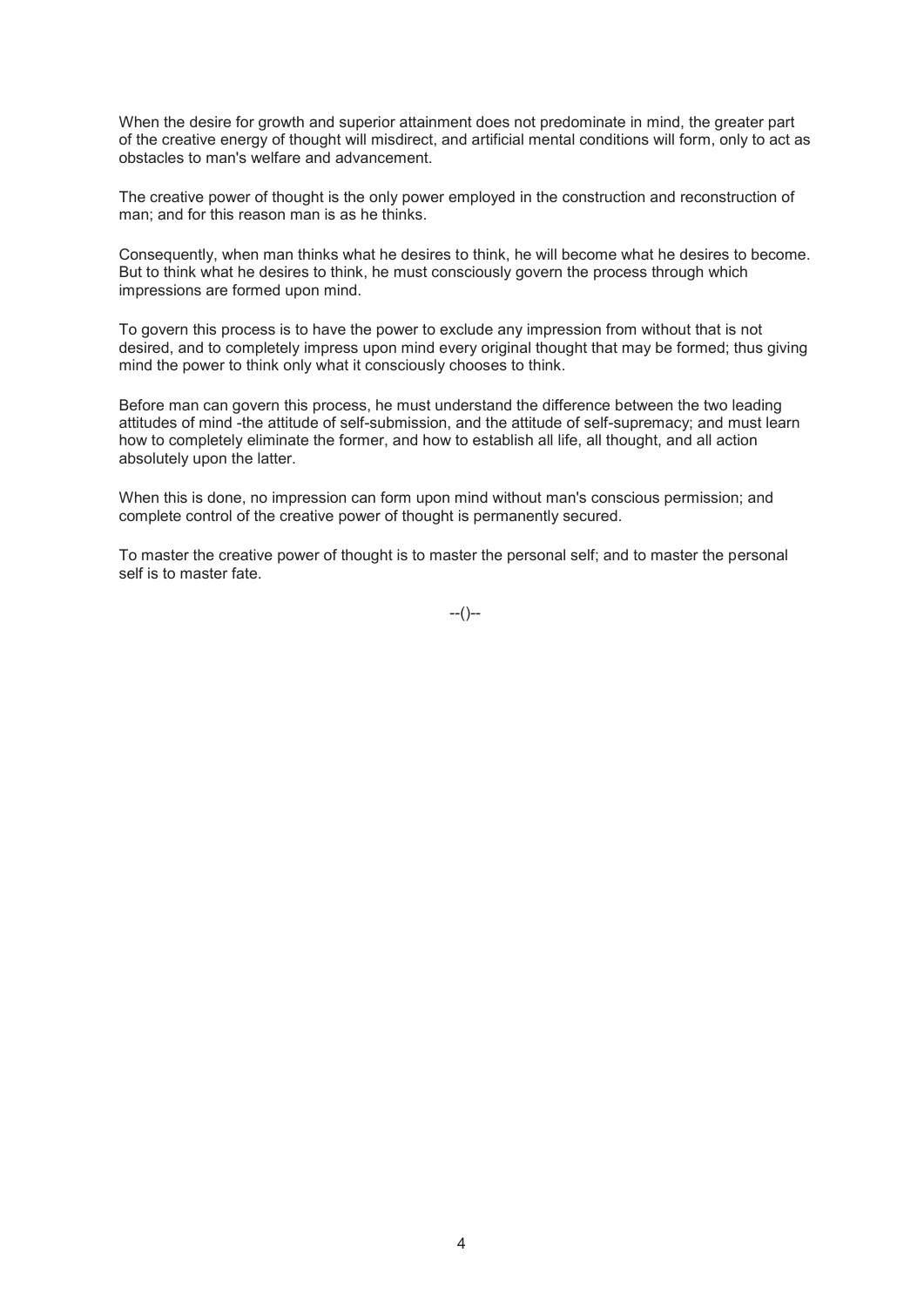#### **The State of Self-Supremacy**

MAN is inherently master over everything in his own life, because the principle of his being contains the possibility of complete mastership; and the realization of this principle produces the attitude of self-supremacy.

While mind is in this attitude, only those impressions are formed that are consciously selected; consequently, only those thoughts are created that conform to the purpose that may predominate in mind at the time.

To remain constantly in the attitude of self-supremacy, is therefore the secret of original thinking; and since the mastery of fate comes directly from original thinking, everything that interferes with the attitude of self-supremacy must be eliminated completely.

The most serious obstacle to this attitude is the belief that man is, for the greater part, the product of his environment; and that man cannot change to any extent until a change is first produced in his environment.

The result of this belief is the attitude of self-submission; and the more deeply this belief is felt, the more completely does man submit himself to the influence of his surroundings.

While mind is in this attitude, it has only a partial control over the process of thinking; it accepts willingly every impression that may enter through the senses, and permits the creation of thought in the likeness of those impressions without the slightest discrimination.

To remove the attitude of self-submission, man must cease to believe that he is controlled by environment, and must establish all his thinking upon the conviction that he is inherently master over his entire domain.

This, however, may appear to be not only impossible, but absurd, when considered in the presence of the fact that man is controlled by environment. To tell a man to cease to believe as true that which he knows to be true, may not, at first sight seem to contain any reason; but at second sight it proves itself to mean the same as to tell a man to leave the darkness and enter the light.

When man ceases to believe that he is controlled by environment, he departs from a belief that is detrimental; and when he begins to realize that he has the power to completely control himself, he enters a conviction that is favorable to the highest degree.

While he is in the attitude of self-submission, he is controlled by environment, and the belief that he is thus controlled, is true to him. But when he enters the attitude of self-supremacy, he is not controlled by environment; therefore, the belief that he is controlled by environment is no longer true to him. While we are in the dark, we can truthfully say that we are in darkness; but when we enter the light, we cannot say, truthfully, that we are in darkness.

There is such a thing as being influenced by conditions that exist in our surroundings; but when we transcend that influence we are in it no more; therefore, to say that we are in it when we are out of it, is to contradict ourselves. And we equally contradict ourselves when we state that we are controlled by environment after we are convinced that we are inherently masters of everything in the personal life. What is not true to us now, we should not admit now, even though it had been true to us for all previous time.

To state that you are controlled by environment, and to permit that belief to possess your mind, is to submit yourself almost completely to the control of environment.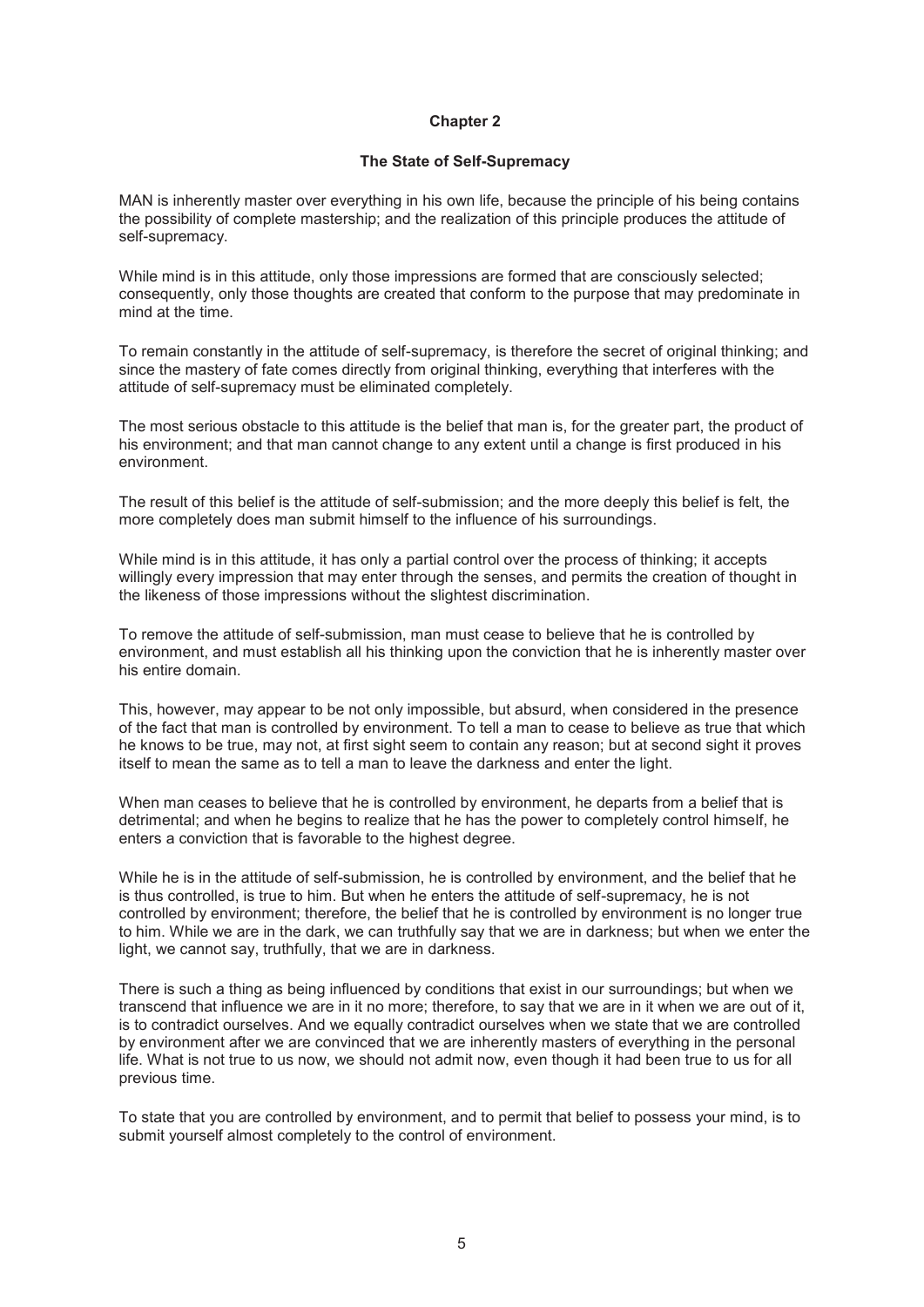To recognize the principle of your being, and to realize that within that principle the power of complete supremacy does exist; to establish yourself absolutely upon that principle, and to state that you are not controlled by environment, is to depart from the control of environment.

While you are conscious of the principle of self-supremacy, you are unconscious of the influence of environment; therefore, to speak the truth, you must declare that you are complete master in your own domain.

When you know that the possibility of self-supremacy is within you, you cannot state truthfully that it is not there; and to state, in the presence of your knowledge of self-supremacy, that you are controlled by environment, is the same as to state that there is no self-supremacy.

The very moment that you admit the possibility of self-supremacy, the control of environment is no longer a real fact to you; because in the state of self-supremacy, it is not possible for the control of environment to exist.

When man discovers the state of self-supremacy, he can no longer believe in the control of environment as a principle; and is therefore compelled to declare that the control of environment is no longer true to him. And, as he is permitted to speak only for himself, and judge only his own life, he must refuse absolutely to believe in the control of environment under any condition whatever.

To believe that others are controlled by environment, is to judge where he has no authority, and also to place himself once again in the belief that environment controls man. To place himself in that belief is to enter the attitude of self-submission, and submit himself to the influence of everything that enters his sphere of existence.

It is therefore evident that the principal reason why those who know of self-supremacy do not master fate, is because they are not true to their own convictions. They believe that the principle of selfsupremacy exists, but they also believe that the control of environment exists. They try to believe both to be true at the same time, which is impossible.

If the one exists as a living power in the life of a person, the other does not exist in the life of that person. It would be just as reasonable to believe that light and darkness could exist in the same place at the same time.

To try to believe in the idea of self-supremacy and the control of environment at the same time, is to live in confusion; and he who lives in confusion controls practically nothing. He is therefore more or less controlled by everything,

When man is convinced that he is, in himself, master over his life, he can no longer believe that his life is controlled by environment. He must absolutely reject the latter belief; both cannot be true to any one mind; therefore, every mind must decide which one of these beliefs to accept as absolutely true, and which one to reject as absolutely untrue.

The mind that does not wholly reject one of the two, is trying to serve two masters, which is impossible. He who tries to serve two masters will serve the one only, and that one will be the false one; because whoever tries to serve two masters is false to himself, and will consequently serve that which is false. In this connection it may be questioned how we know that the principle of selfsupremacy does exist; and how we know that complete mastership is inherent in man.

But we do know; because man does exercise complete mastership over certain parts of his being at certain times; and the fact that he does this proves the existence of the principle.

If the principle of self-supremacy did not exist, man could not exercise complete control over anything at any time; but every mind demonstrates supremacy many times every hour.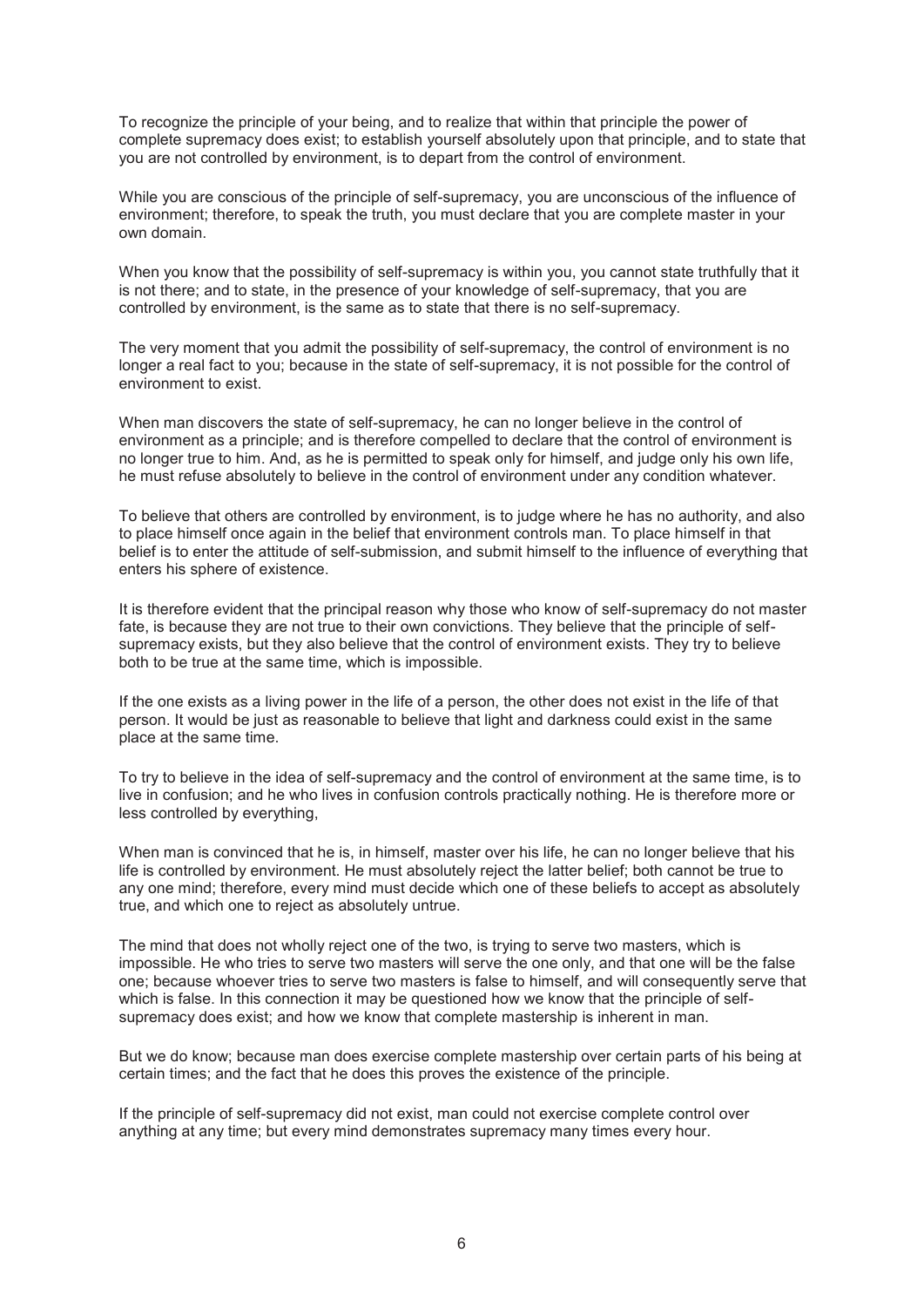The mastership exercised over mind and body in various ways may be confined to limited spheres of action; but within those spheres of action the mastership is complete. And those spheres will expand constantly as the principle of self-supremacy is applied on a larger and a larger scale.

Since the principle of complete control exists in man, there is a way to apply that principle in everything, and at all times. But to accomplish this, the attitude of self-supremacy must prevail at all times, and under all conditions.

While man is in the attitude of self-supremacy, he exercises complete control over certain things in his life; but when he enters the belief that he is controlled or influenced by other things, he leaves the attitude of self-supremacy, and ceases to exercise his complete control.

In the present state of human development, the average mind is so constituted that it oscillates from one state to another, remaining the greater part of the time in the attitude of self-submission; due principally to the fact that we are seldom absolutely true to the higher conviction, and also because we try to think that both beliefs are true at the same time.

Consequently, the great essential for man in his present state is to accept the high conviction as an absolute truth, and be true to that truth every moment of existence.

To be true to that truth he must refuse absolutely to believe that he can be controlled or influenced by anything or anybody. He must depart completely from the belief in the control of other powers, and must recognize in himself the only power to control -the power to control completely, everything in his own domain.

Nor is this a contradiction, because when man enters the consciousness of self-supremacy, he cannot submit his self to any outside influence; therefore, there are no outside influences in action in his life. And when this is the case he cannot believe in the existence of outside influences, as far as he is concerned. When nothing is trying to control him, he cannot truthfully say that he is being controlled, nor even that he is liable to be controlled.

When man is in a state of self-supremacy, he is in a state where no, influence from without exists; he is in a world where the power of self-mastery is the only controlling power; therefore, he cannot truthfully recognize any other.

While in the attitude of self-submission, your mind is open to all kinds of impressions from without; and consequently, your thinking will be suggested to you by your environment. The result is that you will become like your environment, and will think, act and live as your environment may suggest.

If your environment be inferior, you will think inferior thoughts, live an inferior life, and commit deeds that are low or perverse, so long as you are in the attitude of self-submission. But if you should submit yourself to a better environment, your life, thoughts, and deeds would naturally become better. In each case you would be the representation of the impressions that enter through the senses.

However, the very moment you pass from a superior environment to one that is inferior, you will begin to change for the worse, unless you have in the meantime attained a degree of self-supremacy.

To enter a superior environment will not of itself develop self-supremacy, nor the art of original thinking; because so long as you permit yourself to be influenced by environment, you prevent your mind from gaining consciousness of the principle of self-supremacy.

A change of environment, therefore, will not give man the power to master his fate. This power comes only through a change of thought.

While in the attitude of self-supremacy your mind is not open to impressions from any source; but you can place your mind, at will, in the responsive attitude, so that it may receive impressions from any source that you may select.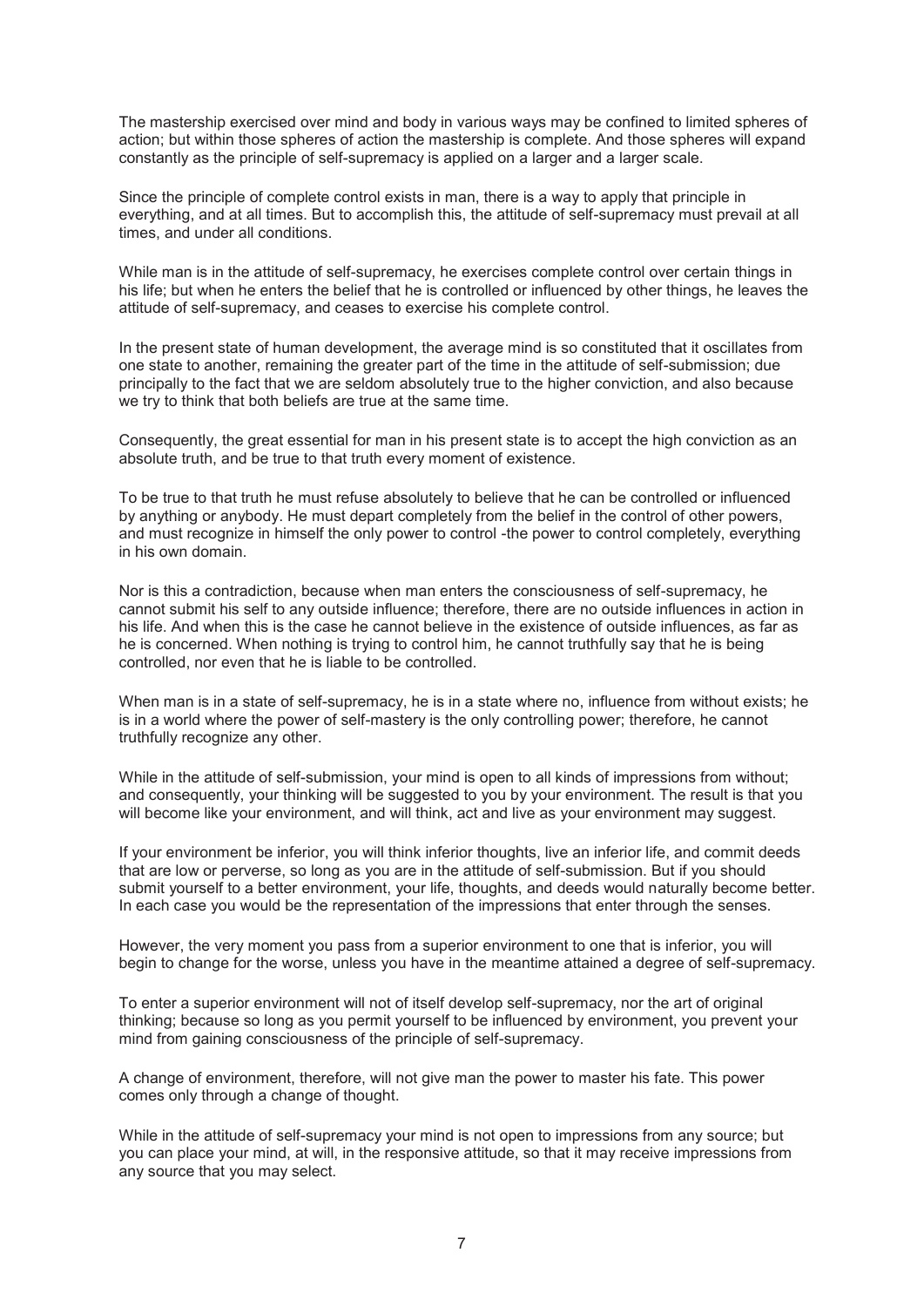By proper selection, consciousness can, in this way, be trained to express itself only through those mental channels that reach the superior side of things, and thereby come in contact with the unlimited possibilities of things.

From impressions received through this contact with unlimited possibilities, mind will be able to form original thoughts that embody superior powers and attainments; and as man becomes like his thoughts, he will, through this process, become superior.

Instead of being controlled by the impressions received from environment, he will control those impressions, and use them as material in the construction of his own larger life, and the greater destiny that must follow.

While mind is in the attitude of self-supremacy, man's contact with the world will not affect him contrary to the way he desires to be affected; because he controls the impressions that come from without, and can completely change their natures before they are accepted in consciousness. Or, he may refuse to accept them entirely.

In the midst of adversity he does not permit the adverseness of the circumstances to impress his mind, but opens his mind to be impressed by the great power that is back of the adversity. His mind is not impressed by the misdirection of power, but by the power itself.

Therefore, instead of being disturbed, he is made stronger.

There is something of value to be gained from every disagreeable condition, because within every condition there is power, and there are always greater possibilities latent than the surface indicates.

Through original thinking these greater possibilities are discerned; and when mind is in the attitude of self-supremacy, it may choose to be impressed by the greater possibilities only, thus providing more material for the reconstruction of man, and his destiny, on a larger and superior scale.

It is therefore evident that self-supremacy is indispensable; and it is attained by placing all life, all thought and all action upon the principle that man is inherently master over everything in his life; and by refusing absolutely to believe that we can be controlled by environment under any condition whatever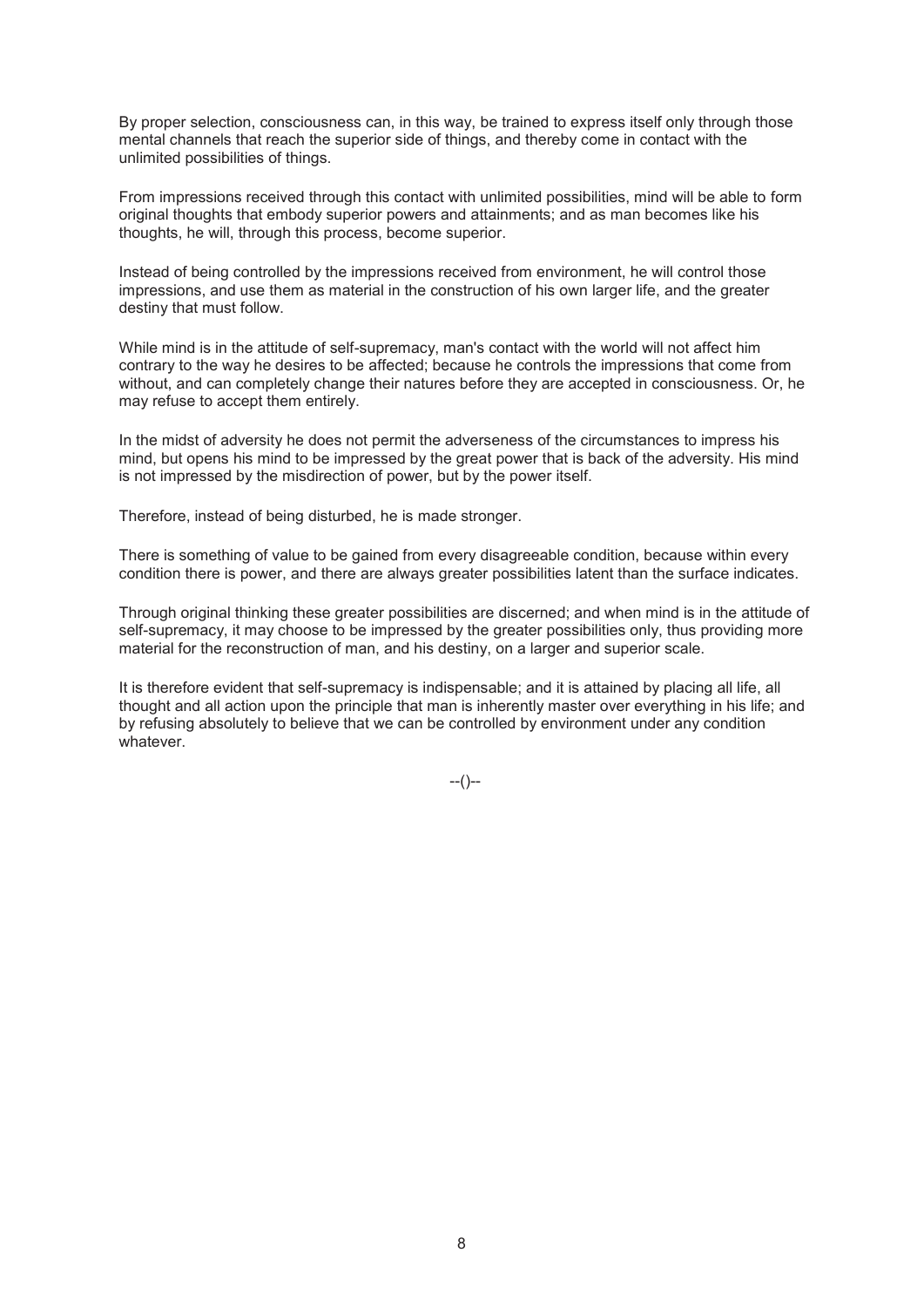#### **Superior Thoughts**

THE statement that the conditions and circumstances of man's physical world are the direct, or indirect effects of the active elements in his mental world, is fully demonstrated by comparing the external and internal phases of life in any person. The correspondence between the two is exact.

Every misfortune in the life of any individual, barring accidents produced by nature, can be traced to incompetence in some way, or to the misapplication of ability. And even those adverse conditions that come from nature's seeming irregularities can be wholly avoided through the development of superior insight.

The largest number of misfortunes comes from doing the wrong thing at the wrong time; and this is caused by confusion in the mental world, or by an obtuse judgment.

The mind that is constantly in a state of poise and harmony, judges well, and will never misdirect any thought, force or action. Therefore, by cultivating those states, anyone can gain the power to do the right thing at the right time.

A great many conditions that surround the average individual are not produced by himself and for this reason he does not hold himself responsible; but when a person enters circumstances that have been created by others, he simply enters something that corresponds with his own mental world.

No person with normal mind will voluntarily enter conditions that are inferior, or that do not correspond in any way to himself. The fact that he accepts, or borrows the environments produced by others, proves that he either belongs there, or that he does not know where he belongs.

When we enter blindly into disagreeable circumstances, our own blindness is at fault; therefore, the external circumstance is the indirect effect of a certain action in our own minds.

A person with great ability, who can practically apply his ability, will never be found at work where recompense is inadequate. Though a person with great ability who does not possess the practical element, may remain in a position that is inferior. In this case ability is misdirected, and the person's own mentality is the indirect cause of the undesirable circumstance.

The mind that is gentle, orderly and beautiful in character will inspire admiration in many places where associations are exactly to his liking. He is wanted among the best of his kind, and has the privilege to select the characters of his social world. Others may call him fortunate, but he has attracted ideal associations because he himself can give ideal companionship. Having developed a worthy mind, he belongs where minds of worth congregate; and through such associations gains inspiration for the development of still greater worth. This not only promotes his advancement in his field of action, but enables him to attract, meet and enjoy still better associations in the future.

When a beautiful character is found among inferior associations, the cause is usually a lack of positive quality. A number of beautiful characters are purely negative, and are therefore hiding the greater part of their true worth. They are far better than they appear to be, and they possess more than they use; but as it is only what we use that counts, such characters will be found in associations that measure exactly, not with what they are, but with what they use and express.

A genius may have no opportunity to employ his great ability; and if so, there is a reason. If he is really competent, there are a hundred excellent places open to him; but if he has only genius and little or no talent, he is not competent. If he has only the capacity, but not the art of turning his power to practical use, he can do nothing of value; and it is results that merit the good places in life.

His misfortune is therefore not due to any exterior adversity, but is caused directly by a state of his own mind.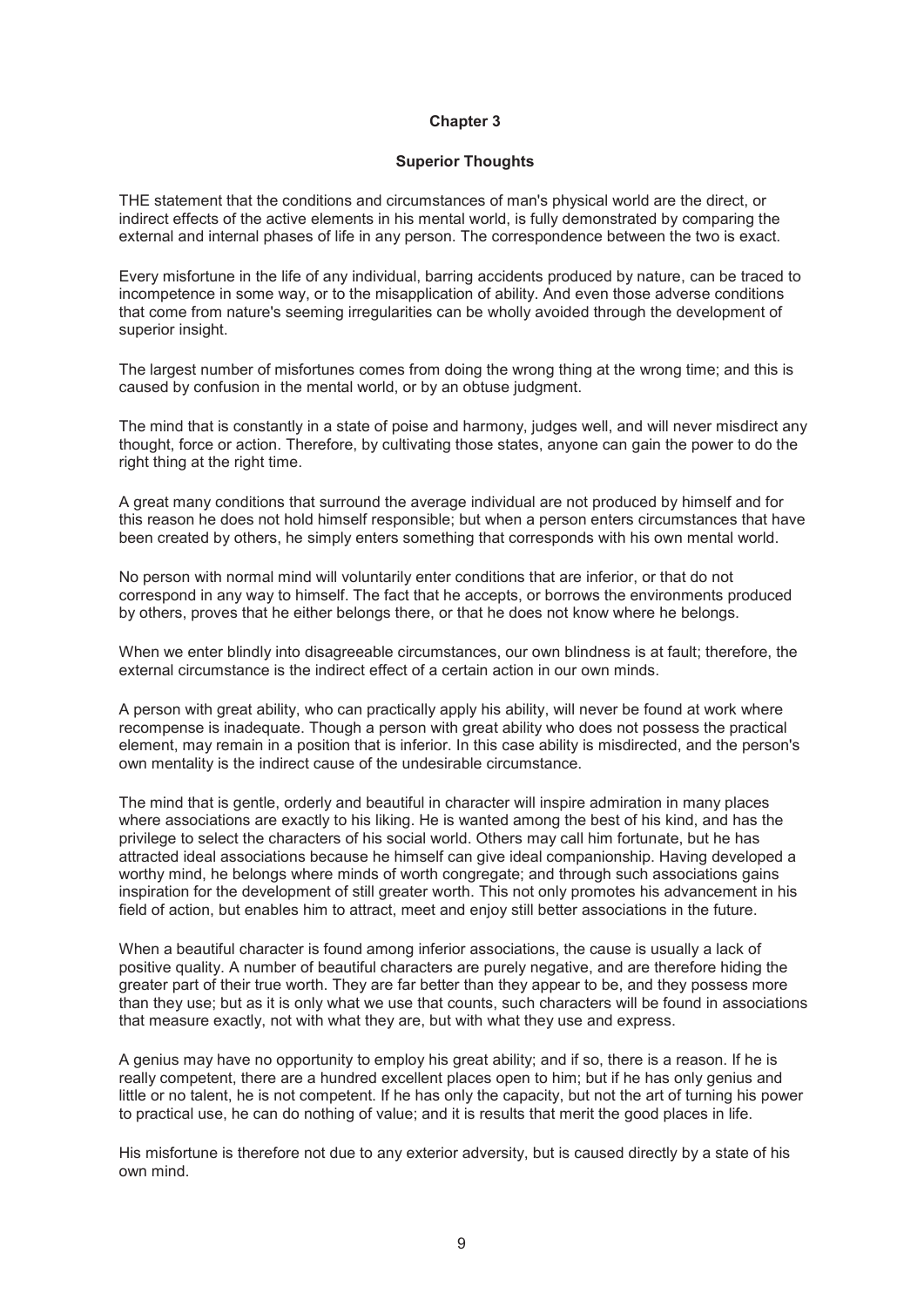His misfortune, however, will vanish, and great and good things come instead, when he transforms his genius into talent, and learns to do something that the world wants done.

There is many a skilled workman who keeps himself down because he is constantly out of harmony with his associations. By resisting everything and antagonizing everybody, he keeps his own inferior side always in view. His skill is submerged beneath his personal inferiority, and he is judged, not by what he hides, but by the imperfections that he willingly presents to the world.

A man who persists in revealing nothing but his inferior side, cannot expect promotion; to promote such a man would be a loss to the institution; and those in authority usually feel this fact instinctively. Every enterprise is continued for results; therefore, everything that interferes with results should be eliminated. To give a conspicuous place to someone who breeds discord, hatred and confusion, will positively interfere with results; therefore, such a person does not justly deserve promotion, no matter how perfect his individual product may be.

The man who is against the world will array the world against himself, and must take the consequences. His fate will not be pleasant, but he alone is to blame.

To do good work is necessary; but it is also necessary to make good as a man, if the best places are to be secured. Therefore, hide your inferior side until you have destroyed it entirely. Surround your skillful labor with a personal atmosphere that breeds harmony, wholesomeness and character, and the best position in your field of action will be opened to you.

There are thousands of people who claim they have not secured a fair chance; but if that be true, the mental worlds of those very persons are the causes. There is something in their mental make-up that places their ability and skill in a false light before the world.

The same is true of the man who is constantly misunderstood. He is not revealing himself as he really is; his real nature is misdirected during the process of expression, and everybody is deceived. That something that produces the deception exists in the person's own mind, and so long as that something remains, he will misplace himself, and will not meet the friends nor the opportunities that really are his own.

The misplacing of oneself is due to a lack of judgment, or to a mal-arrangement of one's personal powers and characteristics.

But judgment can be remarkably improved in anyone through the development of original thinking and interior insight; and the various powers of the person can be placed in perfect order and harmony with each other through the practice of bringing out the greater possibilities in every phase of being.

The habit of permitting everything we come in contact with to impress our minds, and suggest this course or that method is responsible for a great deal of misdirected effort; therefore, the attitude of self-supremacy becomes indispensable.

A large number of people have been induced to enter circumstances where they do not belong, through the exercise of an abnormal sympathy. Such a sympathy, called forth by a few selfish friends, has also kept many a great mind working in a narrow field, while scores of large, and even extraordinary opportunities were constantly waiting.

To correct this condition, train yourself to sympathize only with the superior side of people and the greater possibilities of things.

When you sympathize naturally and constantly with the superior side of people, all the desires of mind will gradually fix their attention upon the superior; and when all the desires of mind desire the superior you will be irresistibly drawn into superior association. And nothing, not even old abnormal sympathies can keep you away from your own.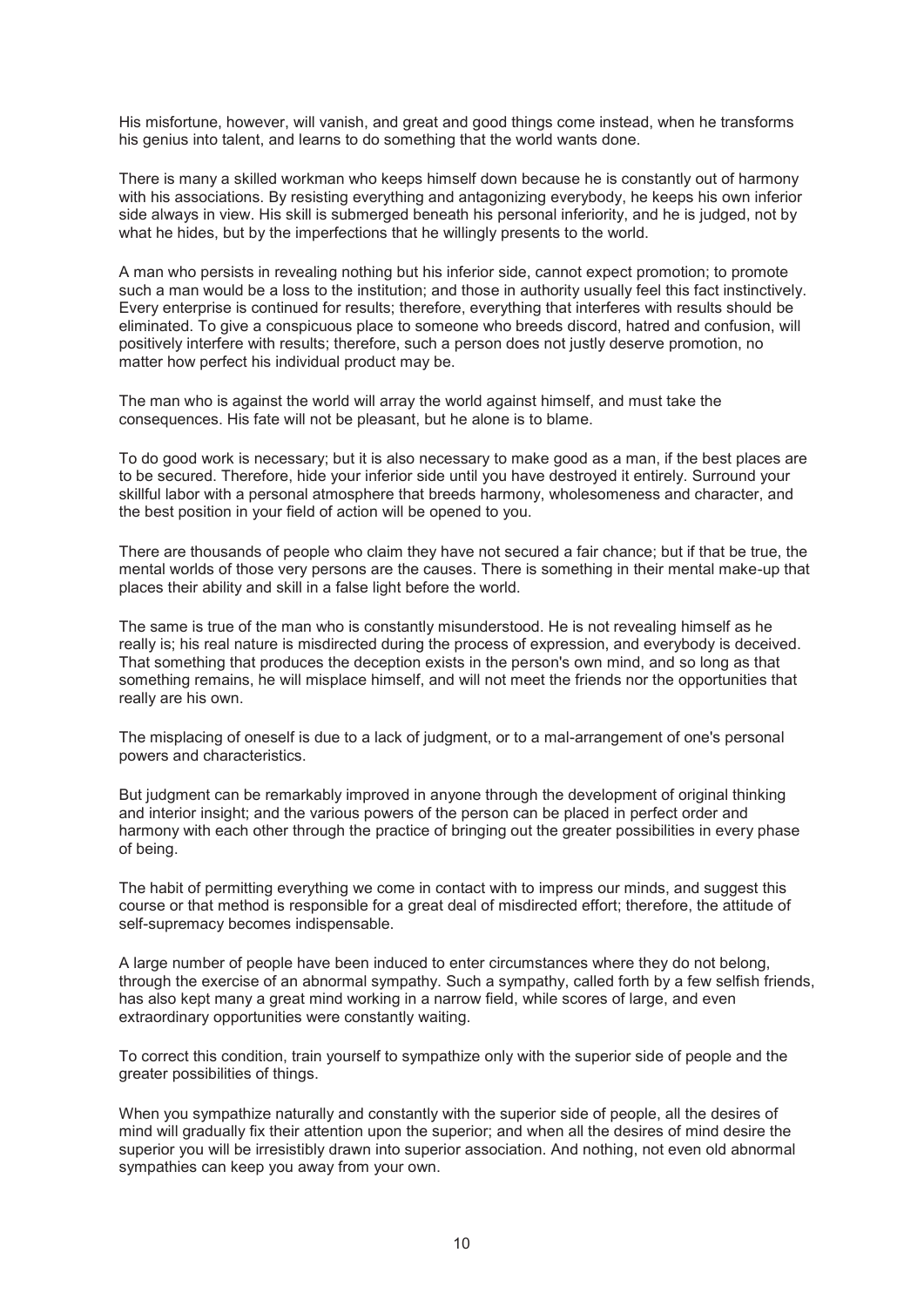When you sympathize with the greater possibilities in things, your attention will be constantly turned upon the greater; your mind will be more and more impressed with the greater, until every thought becomes a power for greatness; and with this power you will move into greatness, regardless of any obstacle that may appear in the way.

The power of sympathy is one of the greatest powers of attraction in existence; therefore, when we sympathize only with the superior, we will be drawn into superiority, and this will steadily change our environments for the better. Thus, by producing a change in the mental world, we can revolutionize the external world.

When life is viewed comprehensively, it becomes very evident that the actions of the person determine what the external conditions and circumstances of that person are to be; but every personal action is caused by a mental action; therefore, the change of environment must be preceded by a change of mind.

To master thought is to master fate; but thought cannot be mastered until mind acts exclusively upon the principle that man is inherently complete master over his entire domain.

The strongest evidence that can be produced in favor of the statement that man's circumstances are caused by the active elements of his mental world, is that of creative ability, because it is being demonstrated every day that the man with a strong creative mind has destiny at his feet.

Creative ability can absolutely change all circumstances; but it is not an external power; it is simply an active element in mind.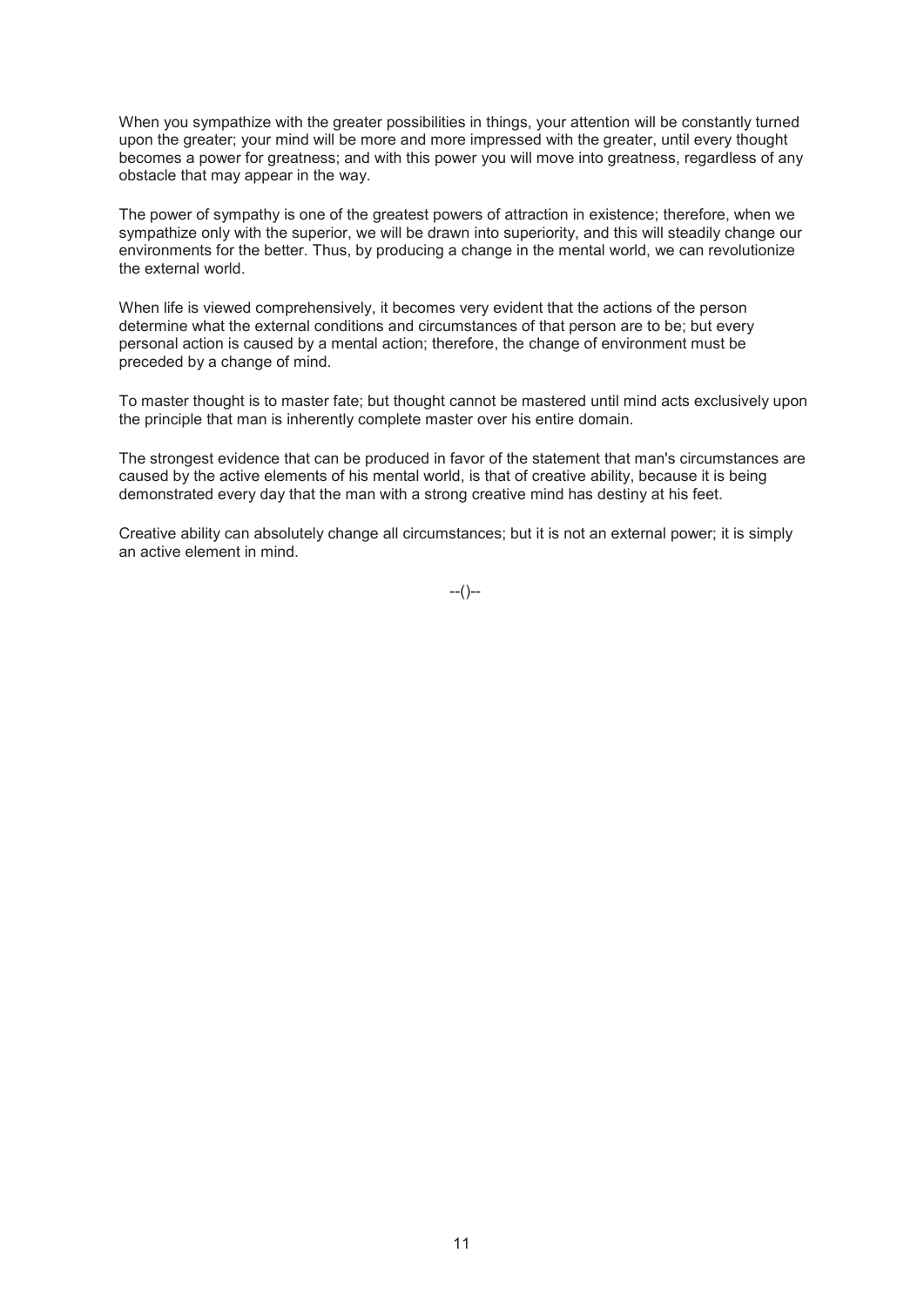#### **Creating the Spirit of Success**

THE mastery of fate implies the constant improvement of everything in one's world -physical or mental; and since the improvement of one's exterior environment requires financial increase, the problem of recompense and reward must be solved.

There are vast numbers who claim they are not being remunerated according to their worth, and this claim is keeping the industrial world in constant turmoil.

The result is detrimental to everybody, whether they are directly connected with industrial activity or not. Therefore, to find a solution for the problem would be one of the greatest discoveries that could possibly be made.

That a great deal of injustice exists in the world, is true; and that many who are strong are taking advantage of multitudes that are weak, is also true; but there is a peaceful way for every individual to secure his own. And it remains wholly with the individual.

There is no remedy in sight that the whole world can adopt, through which industrial justice can be established by law; but each individual can so relate himself to the world that his recompense will correspond exactly with his worth. To do this he must neither under-value nor over-value his work; and he must not compare his legitimate efforts with the efforts of those who employ questionable means. There are a great many who think they are worth more than they really are, because they compare themselves with the unscrupulous.

When a certain person gains great wealth through illegitimate means, many imagine that they ought to gain as much; they are just as good and just as able as he, and work equally as hard.

But in the mastery of fate all kinds of unjust methods must be eliminated completely, because in the creation of one's future there must be no flaws, or the entire structure may have to be discarded.

There is no wisdom in making any comparison between oneself and the man who is gaining wealth by undermining his own future welfare. We do not care for the destiny of such a personage, and there is only loss in store for those who imitate his ways.

Whether we are gaining as much as this one or that one is not the question at all; the question is, are we receiving what we are actually worth? If we are not, we must find the cause, and the way to remove that cause.

If you are receiving all that you deserve, make yourself more deserving, and you will receive more; but if you are not receiving your share, learn the reason why. If you are to blame, change yourself; if your present work is to blame, use your present work as a stepping-stone to something better.

The average person, who thinks he is underpaid, will find himself to be the real cause; therefore, the change of himself is the remedy. And he is usually to blame in this respect, that he overvalues his work and undervalues himself.

No one can advance in life unless he values himself correctly. The man who lives a "common" life, and continues in "ordinary" attitudes of mind will stay "down," no matter how hard he works or how well he performs his particular labor. For this there are several reasons.

It is not simply the visible product of brains or skill that the world pays for; the world also pays for what man contributes to life.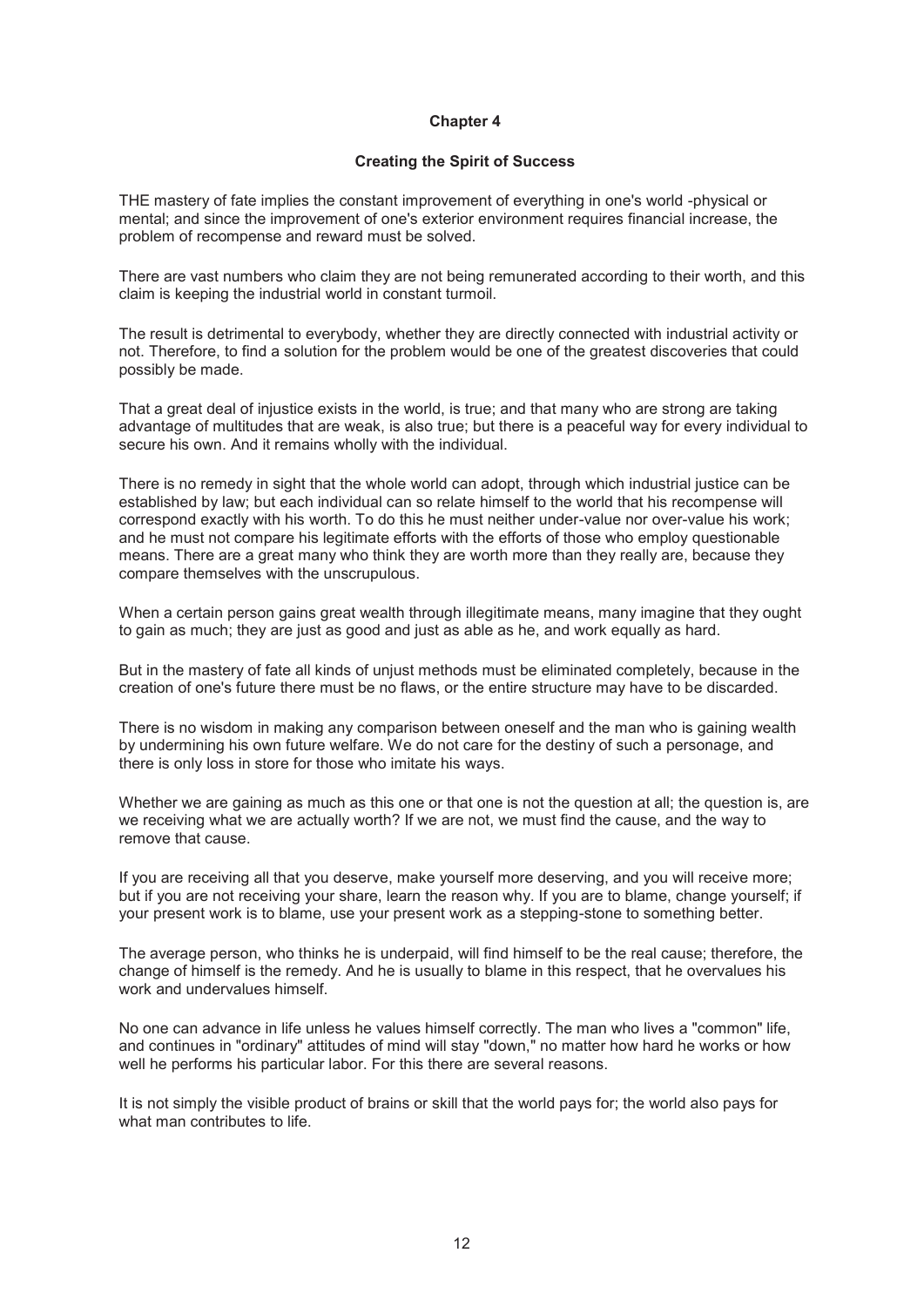If your personal life is inferior, you give your vocation the stamp of inferiority; and a "common" atmosphere, so detrimental to the progress of any enterprise, goes with you, wherever you may be employed.

If you carry an atmosphere of worth, advancement is in store without fail, because the world does recognize worth, and pays well to secure it.

It is not only the work, but the life that surrounds that work that counts. It is not only the idea, but the words through which it is expressed that carry conviction. And it is not only the ability of the man, but the way he presents that ability that commands attention from the world.

When you present your ability in a crude, common attitude, and present yourself in an atmosphere of inferiority, you are hiding the larger part of your worth, your ability and your skill. And you will be paid only for that which the world can see.

The rays of a skilled mind or a brilliant intellect cannot be seen at first sight, through the dense atmosphere of personal recklessness and crudeness; and the world does not possess the second sight.

But no man can surround himself with a clear atmosphere -an atmosphere that reveals the best there is in him -unless he values himself, and aims to express his real worth in every thought and action.

If a man has superior ability, let him demonstrate by his own presence that he is neither common, inferior nor ordinary. The world demands demonstration; and any one can detect a real man, no matter what clothes he may wear.

The world is constantly in search of competent men, and when you prove yourself to be competent, you will have more rare opportunities than you can fill.

When the average man begins to live, and takes just as much pride in living a real life as he does in producing a good machine, the industrial world will be revolutionized for the better, and every man will receive all that he knows he is worth.

To value yourself correctly, understand the unbounded possibilities that are latent within you, and live in the realization of the greater things that you know you have the power to do. This will produce in mind the consciousness of superiority, and through this consciousness, superior impressions will be formed in mind. From these impressions will come superior thoughts; which in turn will develop superiority in you; because a man is as he thinks.

The principal reason why a man who is down, remains there, and continues to appear as ordinary as his environment, is because he permits his mind to be impressed with everything that his environment may suggest. His thoughts are therefore the reflections of his surroundings, and he is like his thoughts.

Therefore, the man who would become different from his environment must learn the art of original thinking, and must enter the attitude of self-supremacy.

The principal reason why a man is underpaid is because he does not value himself, and therefore hides behind personal inferiority the greater part of his ability.

Another reason is because he works only for the wages that are coming to himself. He refuses to do more than is absolutely necessary, lest someone might be benefited. This attitude produces the cramped condition, which in turn reacts upon the purse.

The man who is afraid to do too much, usually fails to do enough; at any rate, he produces that impression, and his recompense is lowered accordingly.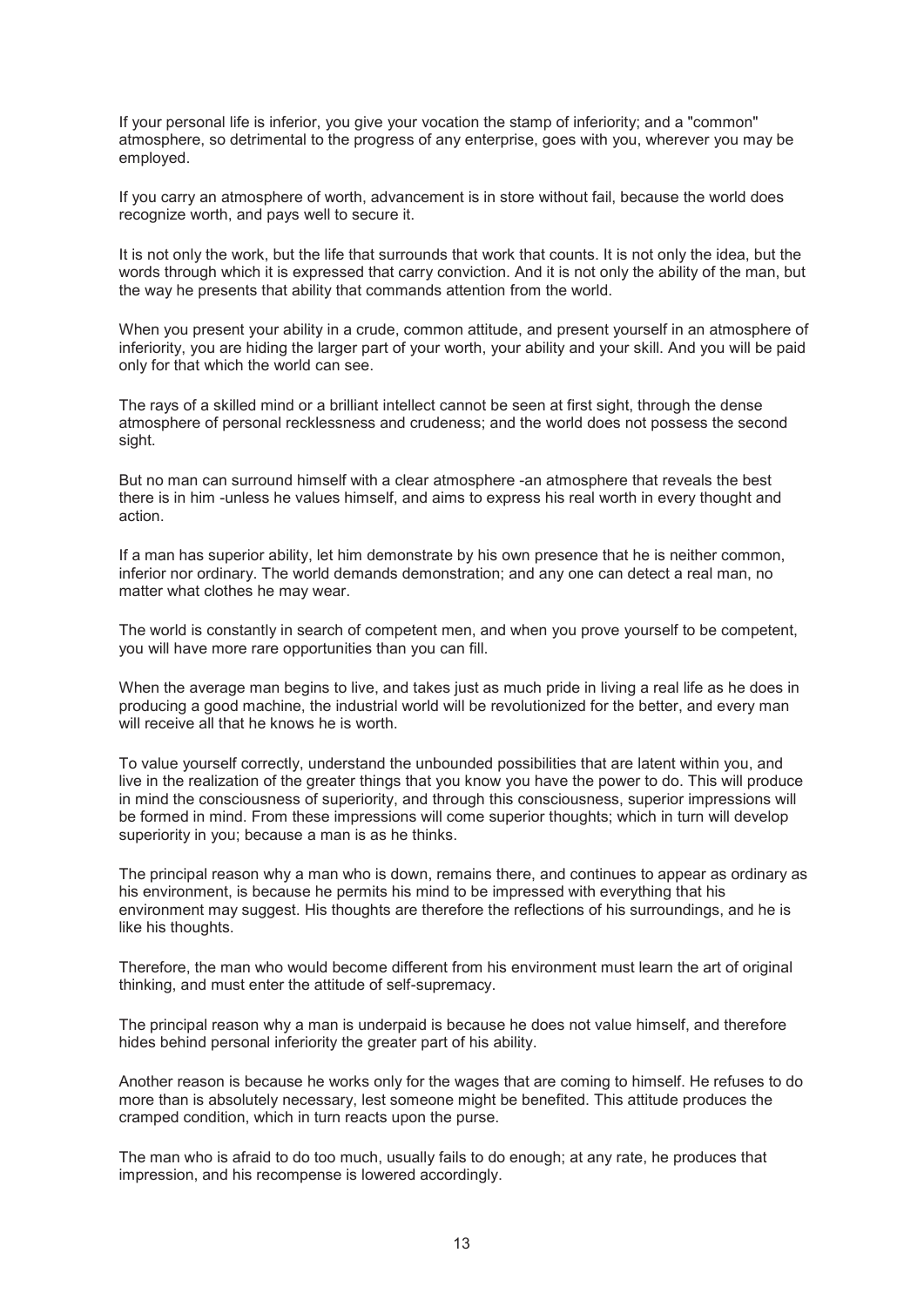On the other hand, the man who does his best at all times, regardless of the scale of wages, not only produces an excellent impression everywhere, but makes those in authority feel that he wants the enterprise to succeed. He is therefore better paid, because such men are valuable. They are wanted everywhere, not because they do more than they are paid for, but because they are a living power for success wherever they are called upon to act.

The spirit of success breeds success; and the man who takes a living interest in the enterprise for which he works, even doing more than he is expected to do when the occasion demands, is creating the spirit of success, and will soon share in the greater success that follows.

Among the underpaid, by far the largest number is composed of those who submit absolutely to their present conditions, and therefore remain not only in bondage to unscrupulous taskmasters, but also to their own environments and mental limitations.

They are the many weak, of whom some of the strong take advantage; and it is in behalf of these that reformers demand a change in the order of things. But it is not a change in the order of things that the world requires; it is a change of mind. And when the change of mind is produced, all other necessary changes will inevitably follow.

If you are underpaid because you have submitted to the power of the unscrupulous, cease to live in the attitude of mental submission. Do not antagonize the powers to which you have submitted, and do not resist your present condition. In your external life continue as usual for a period; but change absolutely your internal life.

What we resist we fear; and we always continue in bondage to that which we fear.

What we antagonize, we meet on the inferior side, and thus enter into contact with the very things we desire to avoid. We shall never get rid of the inferior so long as we resist the inferior; and whatever stays with us will impress our minds. Therefore, by resisting the inferior, we produce inferiority in ourselves.

Begin your emancipation by removing your attitude of self-submission; cease to believe that you must remain down where you are. Change your mind; know that inherently you are master over everything in your own domain, and resolve to exercise your supremacy. Refuse to be impressed by your environment; and learn to impress your own mind with superior impressions only. Re-create your own mind according to a higher standard of power, ability and character; thus you will re-create both yourself and your surroundings; because by making yourself stronger and more competent, you will be wanted where surroundings are better, and recompense greater.

The reason why those who are mentally weak remain in submission to inferior environments, is because they either do not attempt to become strong, or because they use up their mental powers resisting adversity.

Every person, no matter how submerged he may be, who will arouse his own interior strength, exercise his own supremacy over his thoughts, thus thinking his own superior thought, will gradually rise out of his condition; and before long he will find both emancipation and the reward of a better place in life. This is the only orderly method to freedom; and will produce permanent freedom. And it is the only natural method to greater gain and better conditions.

However, attention must not be centered too much upon mere financial gain. The principle is abundance of everything that is necessary to produce a complete life on all conscious planes; and the perpetual increase of all these things as life eternally advances.

But these things man himself must create; and creative power increases through the development of character, ability and self-supremacy.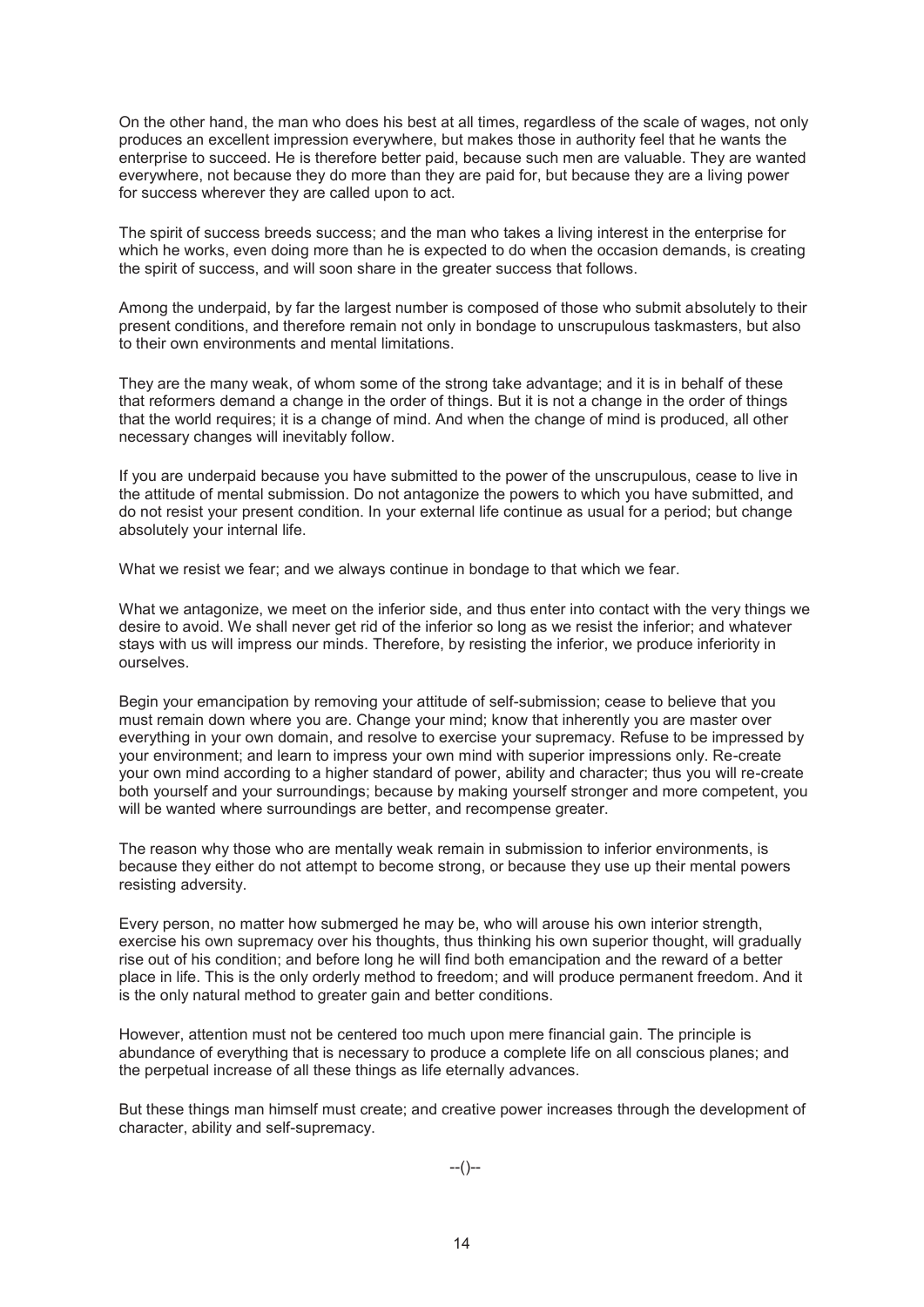#### **We Can Create Any Fate**

TO master fate it is necessary to approach all the elements of fate in the proper mental attitudes; because since everything in the external world responds to the active forces in one's mental world, these forces should so act as to call forth only the response desired.

The idea of mastery will arouse in the average mind a tendency to control objective things with the will; but we must remember that fate is not controlled; fate is created.

When we can create any fate that we may desire, we have mastered fate; but not until then.

The mastery of fate does not call for the controlling actions of the will, but for the constructive actions of the creative energies; and since the domineering use of the will scatters creative energy, such an attitude of mind must never be permitted.

All desire to control or influence persons or things must be eliminated completely, because such a course will only defeat our purpose.

We do not master fate by compelling things to come our way; or by persuading persons to promote our objects in view. Things will come of themselves when we demonstrate our ability to use things; and persons will cooperate with us in every way possible when we prove the superiority of both ourselves and our work.

The weakest mind of all is the domineering mind, and since such a mind has but little creative energy, the man who domineers cannot fulfill, legitimately, a single desire. And what he does control through force, will later on react to his own downfall.

It is the meek that inherit the earth, because such minds have the greatest creative power. What we create, we inherit; no more, no less. Therefore, when we gain the power to create much, we shall inherit much.

To meet everything in the attitude of harmony is of the highest importance, because whatever we enter into harmony with, while in a state of aspiration, that we meet on the superior side.

The qualities that we enter into mental contact with, we absorb; therefore, it is a great advantage to mentally meet the superior only.

When we constantly aspire, and live in harmony with everything, we enter into true relationship with the better qualities that are latent in every person or condition with which we come in contact; and consequently permit the superior things in life to impress our minds at every turn. And the value of having only superior impressions in mind is so great that it cannot be calculated.

Superior impressions originate superior thoughts; and as man is as he thinks, superior thoughts will develop superiority in him. And the superior man creates a superior fate, a better future and a more wonderful destiny.

By entering into harmony with all things, and by constantly dwelling in the aspiring attitude, you absorb the good qualities from your enemies and your adversaries. And since evil is only the good perverted, when you take the good out of anything, there is nothing left to be perverted; consequently there can exist no more enmity nor adversity in that place.

Absorb the good power that is back of adversity, and adversity ceases to be. In this way, we can truthfully say, "We have met the enemy, and they are ours," because the very life of that which was against us has been appropriated by ourselves and engaged to work for our interest and promotion.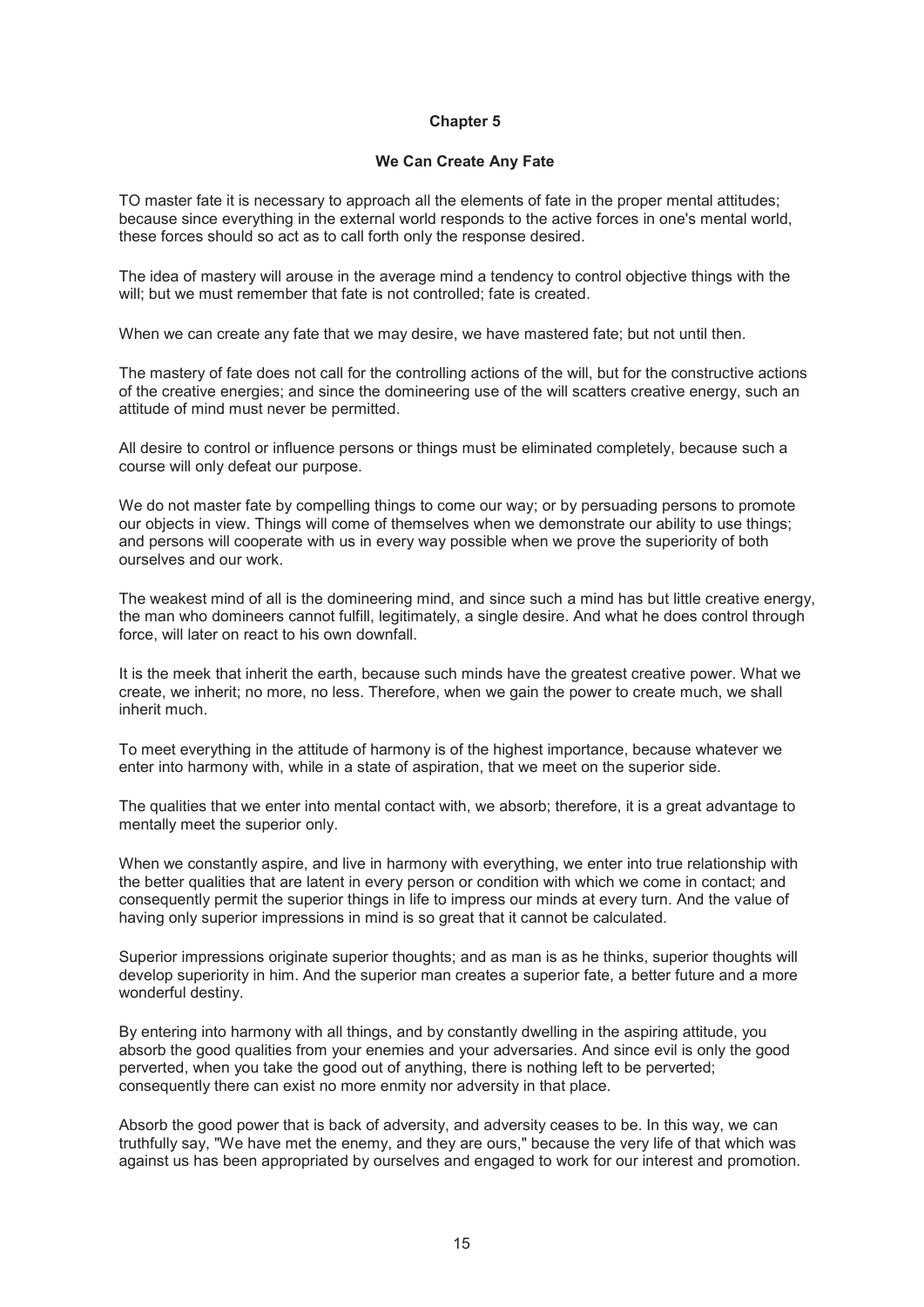This principle, if carried out in every detail of life, would completely revolutionize physical and mental existence; and would reduce trouble, discord, adversity and enmity to practically nothing.

The most disagreeable circumstances will change and become models of perfection simply through our attitude in calling forth the superior side; and when we enter into harmony with any circumstance while we are in the aspiring state of mind, we call forth the superior qualities of that circumstance, and the greater possibilities that are always latent everywhere.

When we meet circumstances of any description, we should never resist the undesirable elements, if there be any; nor find fault with the deficiency; but should search immediately for the possibilities. The questions are, what that circumstance can give; and how we may secure everything of worth that it can give.

Every circumstance you meet contains something for you; because it is made to enrich your life, to serve you, and to promote your welfare in every way possible.

By meeting a circumstance in the harmony of aspiration you call forth its real possibilities, and especially if you look directly for those possibilities. When you take an active interest and a friendly interest in the constructive powers of a circumstance, those powers will place themselves in your hands, and every disagreeable element will disappear.

By taking the best out of every circumstance, and by transmuting all the forces you meet so that they become your forces, you add so much to your present life that you rise readily to a higher position, where superior circumstances and still greater possibilities will be met.

Any circumstance can be changed, if constantly approached in this way; or you will change so much that far better circumstances will be ready to receive you.

Directly connected with the attitude of harmony is the attitude of love; and the way we love, as well as what we love, is of the highest importance in the mastery of fate.

The law is that we steadily grow into the likeness of that which we love; and the reason is that what we love is so deeply impressed upon mind that it never fails to reproduce itself in thought.

Anything that enters mind while mind is in the state of deep feeling, is deeply impressed; and it is the deepest impressions that serve as patterns for the creative energies.

Love only that which has high worth, and never permit the common, the ordinary or the inferior to enter the world of feeling.

Love the true side of life; love the soul side of persons; and love the greater possibilities that are latent in circumstances, conditions and things. And love these things with a passion that thrills every atom in your being. The result will be simply remarkable.

Where the heart is, there we concentrate; and where we concentrate we give our life, our thought, our ability and our power. Therefore, if we wish to build up the superior, we must deeply love the high, the true and the worthy, wherever these may be found.

When difficulties are met, they should be met in the attitude of joy; and we should look upon the experience as a privilege through which greater power may be brought into evidence.

To count everything joy is not a mere sentiment, but the application of a great scientific principle. The mind that meets everything in joy, conquers every time, because the attitude of joy is an ascending attitude; it transcends, and goes above that with which it comes in contact.

Therefore, whatever we meet in the attitude of joy, we rise above; and whatever we rise above, that we overcome in every instance.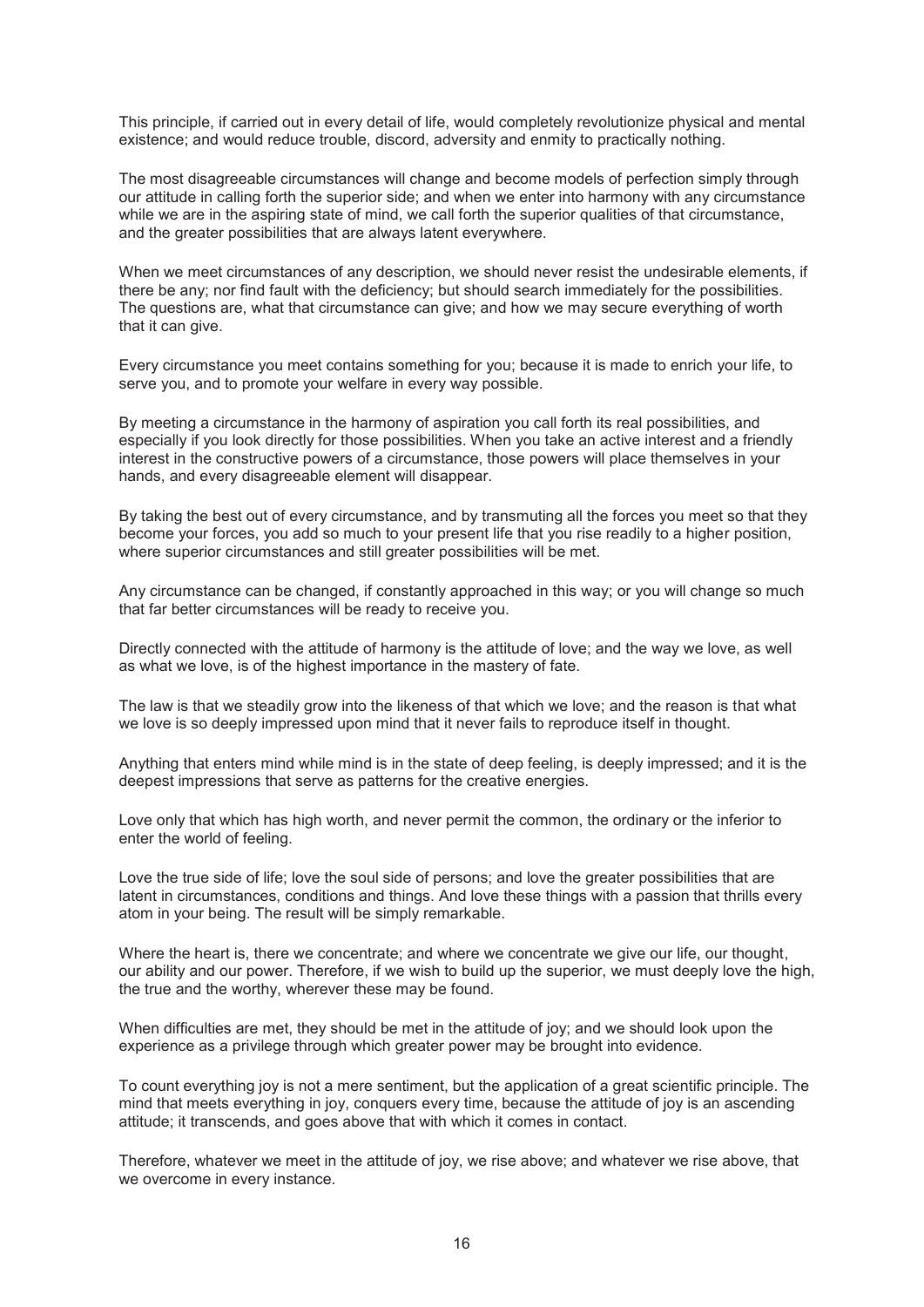The feeling of joy is also expansive, enlarging and constructive, and is a developing power of extreme value.

To count everything joy may at first seem difficult; but when we realize that the attitude of real joy rises above everything, and overcomes everything by taking life to a higher level, we shall soon find it easier and more natural to meet everything in joy than otherwise.

 $-(-)$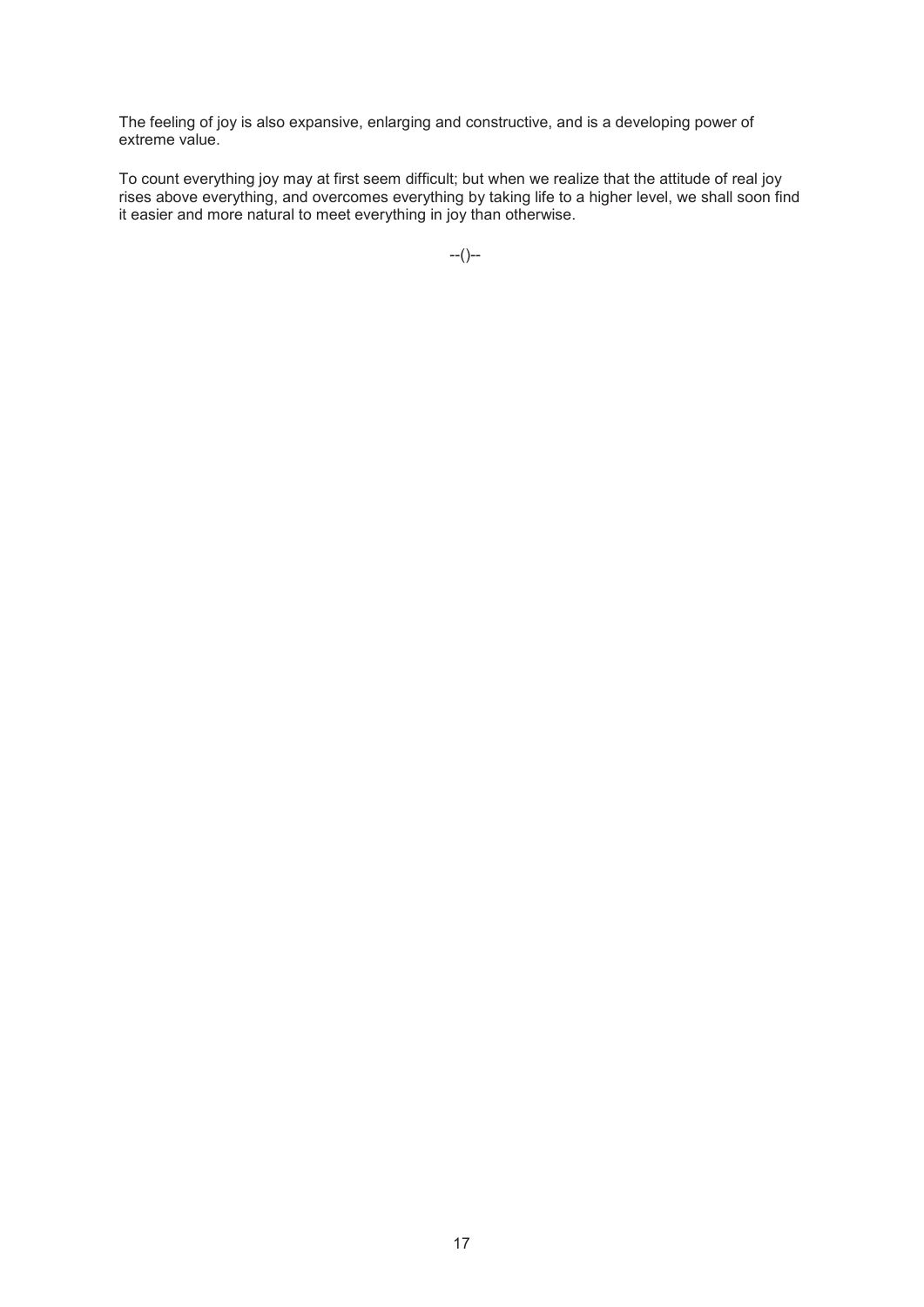#### **He Can Who Thinks He Can**

A GREAT many new ideas of extreme value have recently appeared in current thought, but one of the most valuable is the idea that "he can who thinks he can;" and in the mastery of fate it will not only be necessary to keep this idea constantly in mind, but also to make the fullest possible use of the law upon which this idea is based.

To accomplish anything, ability is required; and it has been demonstrated that when man thinks he can do a certain thing, he increases the power and the capacity of that faculty which is required in doing what he thinks he can do.

To illustrate: When you think that you can succeed in business, you cause your business ability to develop, because by thinking that you can succeed in business you draw all the creative energies of the system into the business faculties, and consequently those faculties will be developed; and as those faculties are being developed, you gain that ability which positively can produce success in business.

You develop the power to do certain things by constantly thinking that you can do those things, because the law is that wherever in mind we concentrate attention, there development will take place; and we naturally concentrate upon that faculty that is required in the doing of that which we think we can do.

If you think that you can compose music, and continue to think that you can, you will develop that musical faculty that can compose music. Even though you may not have the slightest talent in that direction now, by thinking constantly that you can compose music you will develop that talent.

Results may begin to appear in a few months, or it may require a few years; nevertheless, if you continue to think that you can compose music, you will, in a few years be able to do so. Later on, you can develop into a rare musical genius.

Persistence, however, is required and all thought must be concentrated daily upon that one accomplishment. But this will not be difficult, because before long the entire mind will form a tendency to accumulate all its power and creative energy in the region of that one faculty; and constant development will take place both consciously and unconsciously.

Whatever a man desires to do, if he thinks that he can, he will develop the necessary power, and when the necessary power and ability are gained, the tangible results inevitably follow.

The secret is persistence. After you have decided what you want to do, begin to think that you can, and continue without ceasing to think that you can. Pay no attention to temporary failures; know that you can, and continue to think that you can.

To continue in the consciousness of the law that underlies this idea will bring greater results and more rapid results, because in that case you will consciously direct the developing process, and you will know that to think you can is to develop the power that can.

To keep constantly before mind the idea that "he can who thinks he can," will steadily increase the qualities of faith, self-confidence, perseverance and persistence; and whoever develops these qualities to a greater and greater degree will move forward without fail.

Therefore, to live in the conviction that "he can who thinks he can," will not only increase ability along the desired lines, but will also produce the power to push that ability into a living, tangible action.

In addition to thinking that you can do, try to do; put into practice at once what power and ability you possess, and by continuing to think that you can do more, you will develop the power to do more. To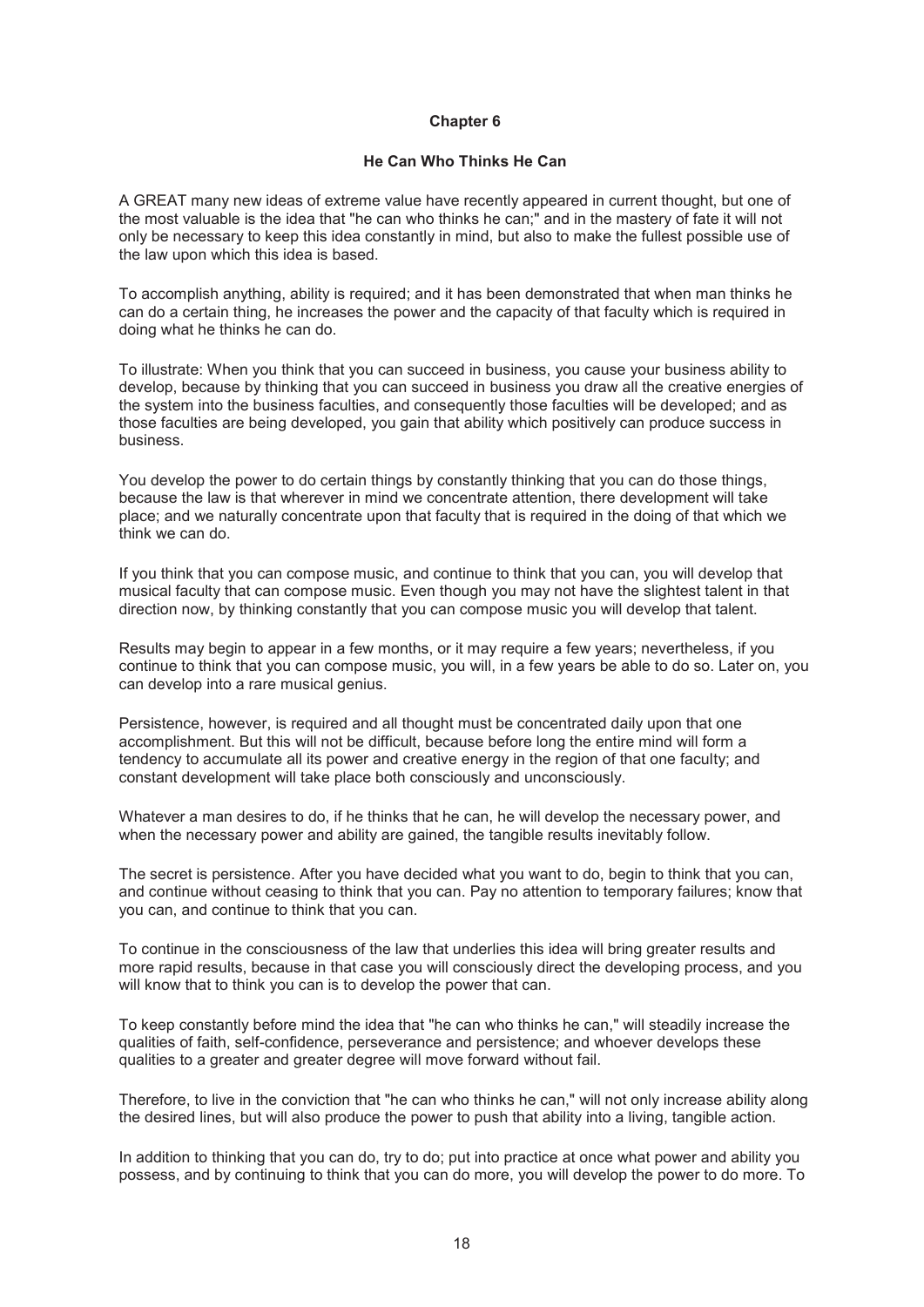keep before mind the idea that "he can who thinks he can" will also hold attention upon the high ideals we have in view, and this is extremely important.

The fact is if we do not give ideal models to the creative energies of mind, those energies will employ whatever passes before them, as the senses admit all sorts of impressions from without.

The creative energies of mind are constantly producing thought, and these thoughts will be produced in the likeness of the deepest, the clearest and the most predominant mental impressions. Therefore, it is absolutely necessary that the predominant impressions be those into the likeness of which we desire to grow, because, as the impressions are, so are the thoughts; and as the thoughts are, so is man.

When man thinks that he will succeed, the predominant impression is the idea of success. All his thoughts will therefore contain the elements of success, and the forces that can produce success; and he himself, will become thoroughly saturated with the very life of success.

Nothing succeeds like success; therefore, the, man that is filled with the spirit of success can never fail; and what is more, the forces that contain the elements of success will give that man the very qualifications that are essential to success, because like produces like.

And again, the faculty required to produce the success desired, will be the one upon which all these success-energies will be concentrated.

When a man has the ability to do certain things, those things will be done; that is a foregone conclusion; and the ability to do what we want to do, comes when we constantly and persistently think that we can do what we want to do.

In the mastery of fate, the law upon which this idea is based will be found indispensable; because, since fate is created, and not controlled, all the elements of fate will have to be constantly re-created.

But no one can do this unless he thinks he can. To change many of the circumstances and conditions that now may surround us, requires more ability and power than we now possess; and to secure this greater power we must proceed to change and improve everything in our world by working in the conviction that we can.

By constantly thinking that we can change all our conditions, we gain a power to produce that change, and will consequently reach our goal.

The man who faces his environment with the belief that he is helpless before so many insurmountable obstacles, will remain where he is; but the man who thinks he can, will proceed to surmount everything, overcome everything, change everything and improve everything; and by constantly thinking he can, he will gain the power to do what he thinks he can do.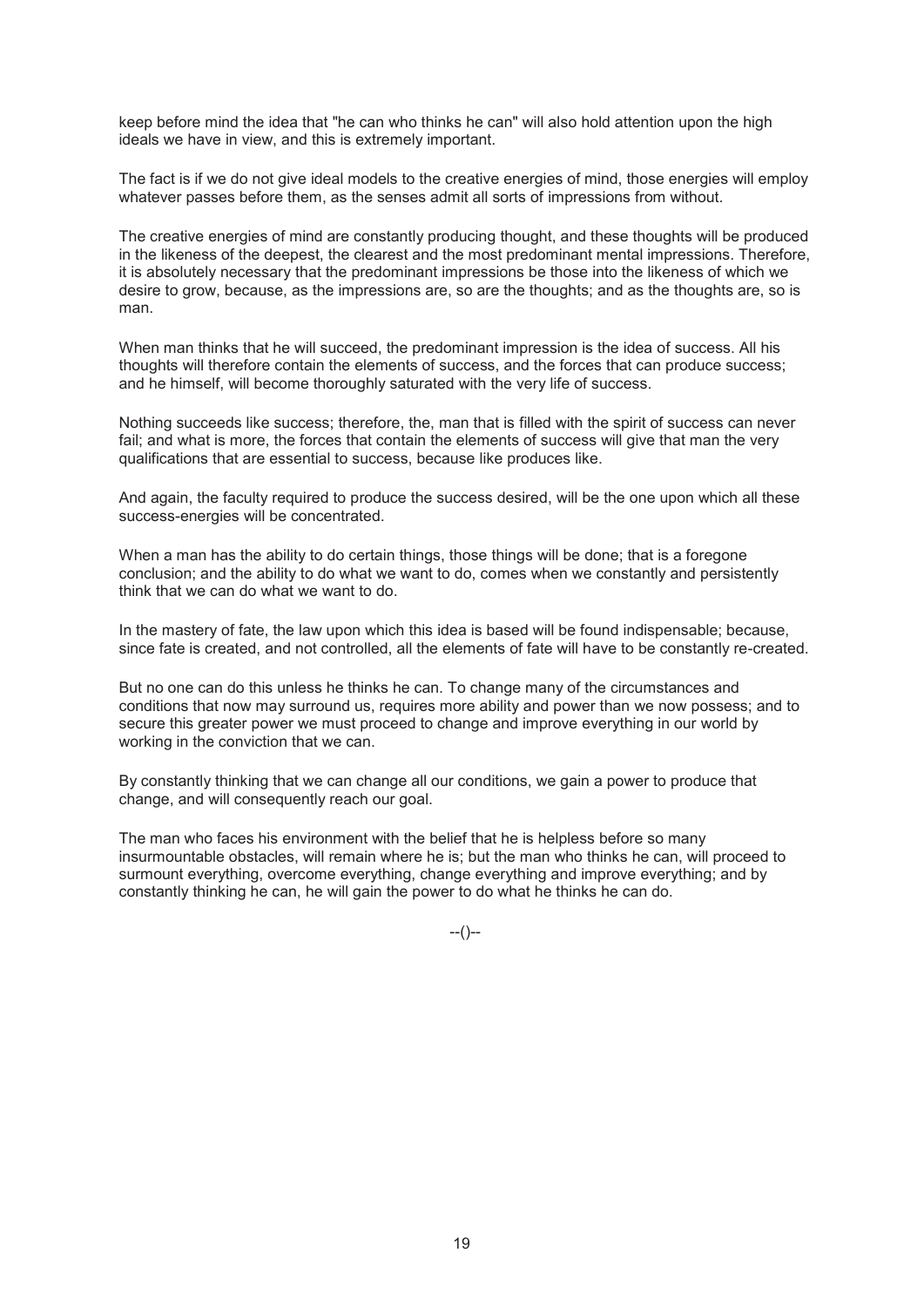#### **Express Your Individuality**

THE purpose of life is continuous advancement, and this necessitates the constant appropriation of the new, and the constant elimination of the old. To promote the first essential, a practical system of ideals is required; and to promote the second, we must master the art of letting go.

If we desire the new to be created, the creative process of mind must be supplied with new and better impressions. Should we fail to do this, the creative energies will employ the old ideas, or impressions that are suggested from without.

In the mastery of fate, one of the greatest essentials is to prevent environment from impressing the mind; and to prevent this, your mind should be filled with your own ideal impressions. But this is not possible to any satisfactory degree unless a definite system of idealism is adopted, because no impression will become strong and predominant unless it is given constant attention.

In this connection, the true use of the imagination becomes extremely important. Everything that we imagine we impress upon mind; therefore, through the imagination we can work ourselves into almost any condition or state of being. In meeting circumstances and events imagination can be made to serve a most valuable service, and thus become directly instrumental in changing environment and fate.

When adversity comes we usually try to find the silver lining; but when we fail to find this, discouragement follows, which in turn but intensifies the darkness and the trouble.

However, we can create a silver lining with the imagination that will serve the same purpose; because when we picture the better side of things, and keep mind steadily upon that picture, the better will impress itself upon the mind. The result is that our thoughts change for the better, and we improve with our thoughts; and the improvement of man means the improvement of his environment.

Anyone who is in trouble can work himself out by creating in his imagination the silver lining of emancipation, and keeping the eye single upon that ideal picture.

Anyone who wishes to change his fate can do so by imaging upon mind a different fate, and by keeping that image so constantly before mind that every thought becomes the likeness of the new fate.

The law is that the external world of man changes when his mental world changes; and through the constructive use of the imagination the mental world can be changed in any way that we may desire.

When failure seems near, we should image success, refusing absolutely to think of the dark side. By imaging success, we impress upon mind the idea of success; thoughts will be created containing the elements of success, and from these thoughts we shall receive the power that can produce success. Any threatening failure can be overcome and entirely averted by this simple process, providing we live and work as we think.

By training the imagination to serve the system of ideals that we may have adopted, we shah soon gain full control of the process that forms impressions upon mind; and when this is accomplished every high ideal, every great purpose and every superior quality that we have in mind will be so well impressed upon the mental creative process that perpetual growth into every desirable condition must positively take place.

But to promote this advancement, we must learn to let go completely of everything that has served its purpose, or that in any way interferes with the steady progress of the whole man.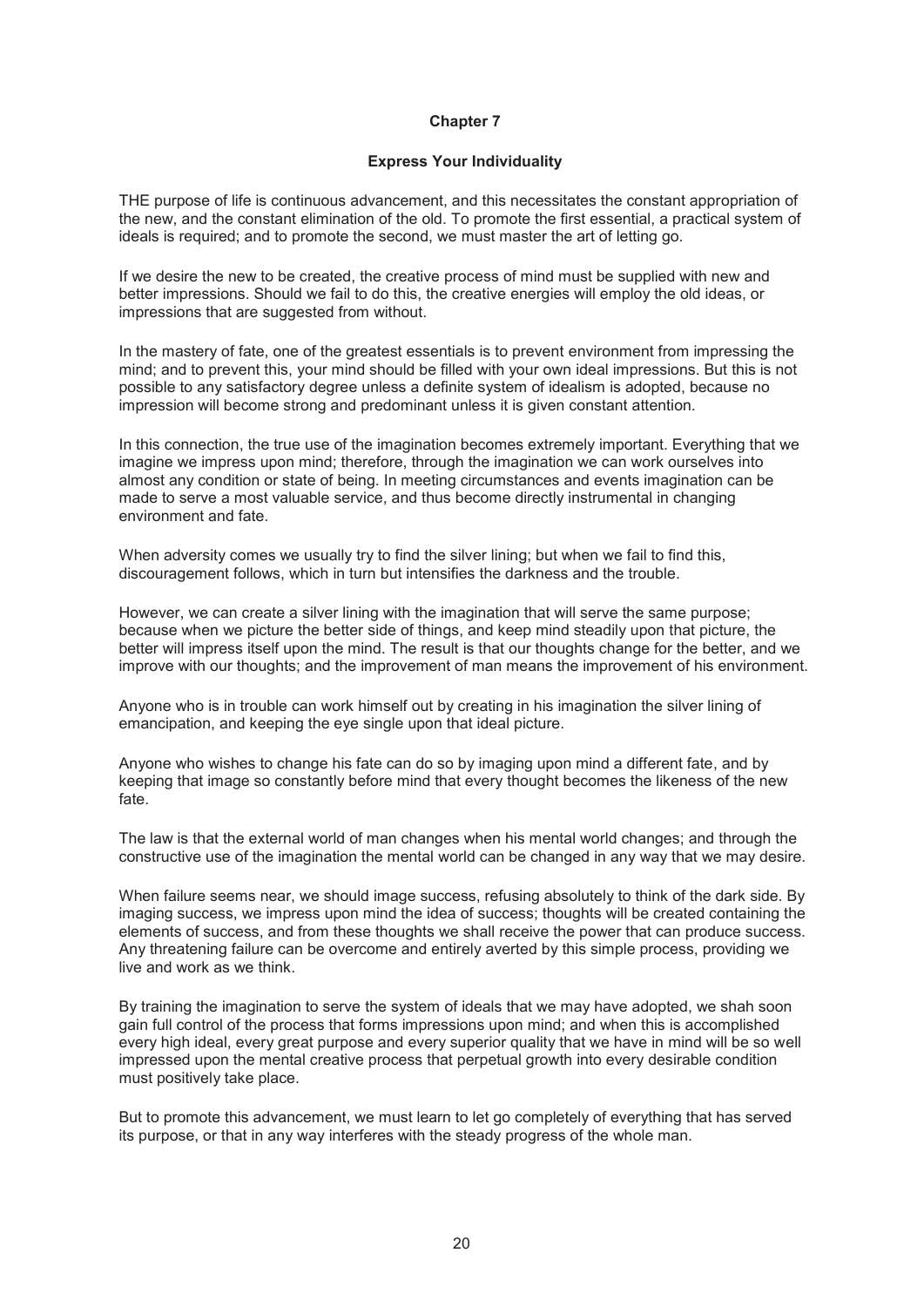To acquire the art of letting go is an accomplishment with few equals, and is easily attained by learning to act upon the subjective side of everything in our own systems. It is the subjective side that holds; therefore, the subjective side alone can let go. The subjective contains the root of every thought, every desire, every tendency, every physical condition and every mental state that exists in the human system; it is the foundation of everything in the personal man, and originates the cause of everything that takes place in the life of man.

Whatever we place in the hands of the subjective, the subjective will continue to hold until it is called upon to let go. Every cause that gains a foothold in the subjective will continue to produce its effects, until the subjective is directed to have it removed; and every impression that is formed upon the subjective will continue to act as a pattern for the creation of thought until a different impression is formed in its place. To know how to deal with the subjective is therefore one of the greatest essentials; and the reason why so few have the power to master their fate is because the conscious direction of the subjective is almost unknown.

Mind has two sides, the outer and the inner; or the objective and the subjective. The objective is the conscious mind; the subjective is the subconscious mind. The objective acts; the subjective reacts. The objective mind gives orders; the subjective carries them out. The objective selects the seed and places that seed in the subjective; and the subjective causes that seed to grow and bear fruit after its kind. Whatever the objective desires to have done, the subjective has the power to do, and will do, if properly directed; though it must be properly and consciously directed.

In the average mind the subjective is directed ignorantly and irregularly; sometimes for good, more frequently otherwise. Therefore, the results are as they are; uncertain, unsatisfactory and limited. However, when we learn to direct the subjective consciously and with method, we shall be able to produce any result desired, at any time desired.

To direct the subjective, the will must be employed, as it must be in all forms of direction; and in the use of the will is where the real secret is found. The will must not act upon the external phase of any idea, desire or condition, but must intentionally act upon the internal side only.

When you move a muscle, the will acts upon the subjective side of that muscle. If the will should act upon the objective side, the muscle would become stiff, unable to move at all. Likewise, when the will acts upon the objective side of any idea, desire, tendency, habit, mental state or physical condition, no change whatever will take place. But the very moment that the will acts upon the subjective side of those things, they will begin to change according to the desire predominant in mind at the time.

Therefore whatever we wish to remove from the subjective, we should direct the will intentionally upon the subjective side of that which we desire to remove, and desire deeply to have that something removed.

It may require some training to master this process, but when the process is mastered, we can drop anything from mind instantaneously. Any idea, any habit, any desire, any state of discord or confusion, any diseased condition -all can be eliminated completely from the system, when we acquire the art of letting go.

To train the objective mind to act directly upon the subjective, consciousness should be more thoroughly developed in the realms of the finer feelings and the finer elements of life. Efforts should be made to come in touch with the higher vibrations in the system, because whenever we act in the higher vibrations, we act upon the subjective.

Whatever we desire the subjective to do while we act in the finer feeling of the higher vibrations that the subjective will proceed to do.

To act consciously and directly upon the subjective will also deepen the realization of life, which is extremely important; because the deepest life gives the strongest power, and in the creation of a greater destiny we need all the power we can secure.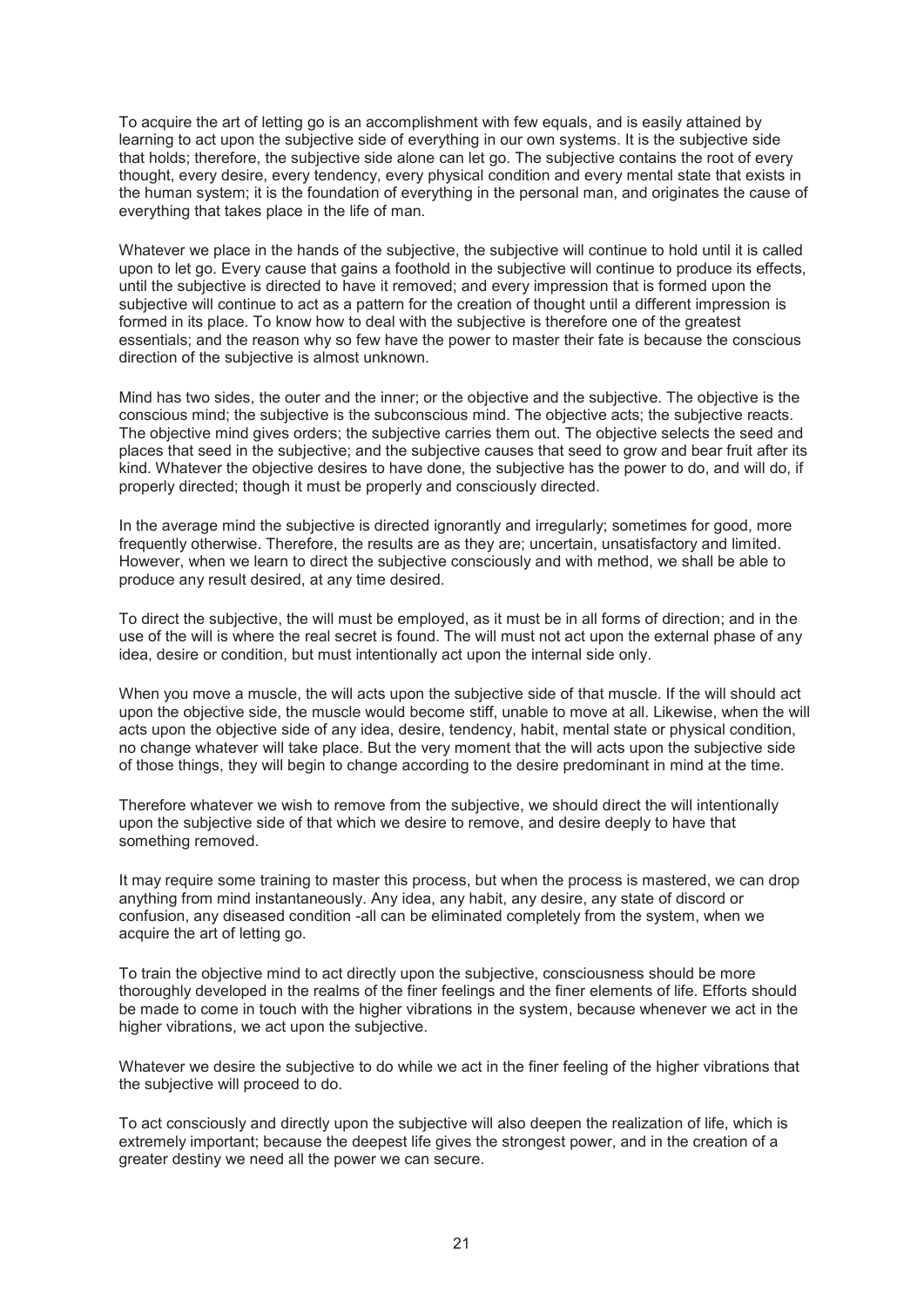When this deepening of life is continued in the serene attitude, mind is kept constantly in touch with the source of unbounded power, and thus receives as much power each day as may be required.

This brings us to one of the greatest essentials in the mastery of fate living; because there is nothing that contributes so much to the supremacy of man as a real, full life.

To bring out the best that is within him, man must not merely exist; he must live. When man actually lives he is what he is, and is all that he is. He does not try to be something else, or someone else. He does not imitate, but continues to be himself. And this is one of the secrets in the creation of a greater destiny.

The average person does not try to be himself, but tries constantly to imitate. He does not try to bring out his own individuality, but tries to fashion his personality and personal life according to some exterior model that is supposed to be the standard in the world's eye. The result is, he misplaces himself; because a person is always misplaced and misdirected when he tries to imitate the life of another; and no misplaced person can master his own fate.

Such a mind goes willingly and unconsciously into all sorts of foreign conditions, and then wonders what he has done to bring about such a mixed and undesirable fate.

When the individual tries to be himself, he will begin to act wholly in his own world, the only world where he can be his very best. And by trying to be himself, he begins to draw upon the unbounded possibilities that exist within himself, thus making himself a larger and a greater being constantly.

The individual that tries to imitate persons or environments does not express himself; therefore, his own hidden powers continue to lie dormant.

To express one's own individuality, and to be oneself, the greatest essential is to live real life; the life that is felt in the depth of inner consciousness.

To be yourself, be all that you are where you are, and greater spheres of action will constantly open before you. Be satisfied to be what you are, but do not be satisfied to be less than all that you are.

When one begins to live -in the depth of real life, and begins to draw upon his own inexhaustible self, he will find that he is so much that there is no end to the possibilities that exist in his own life and his own world.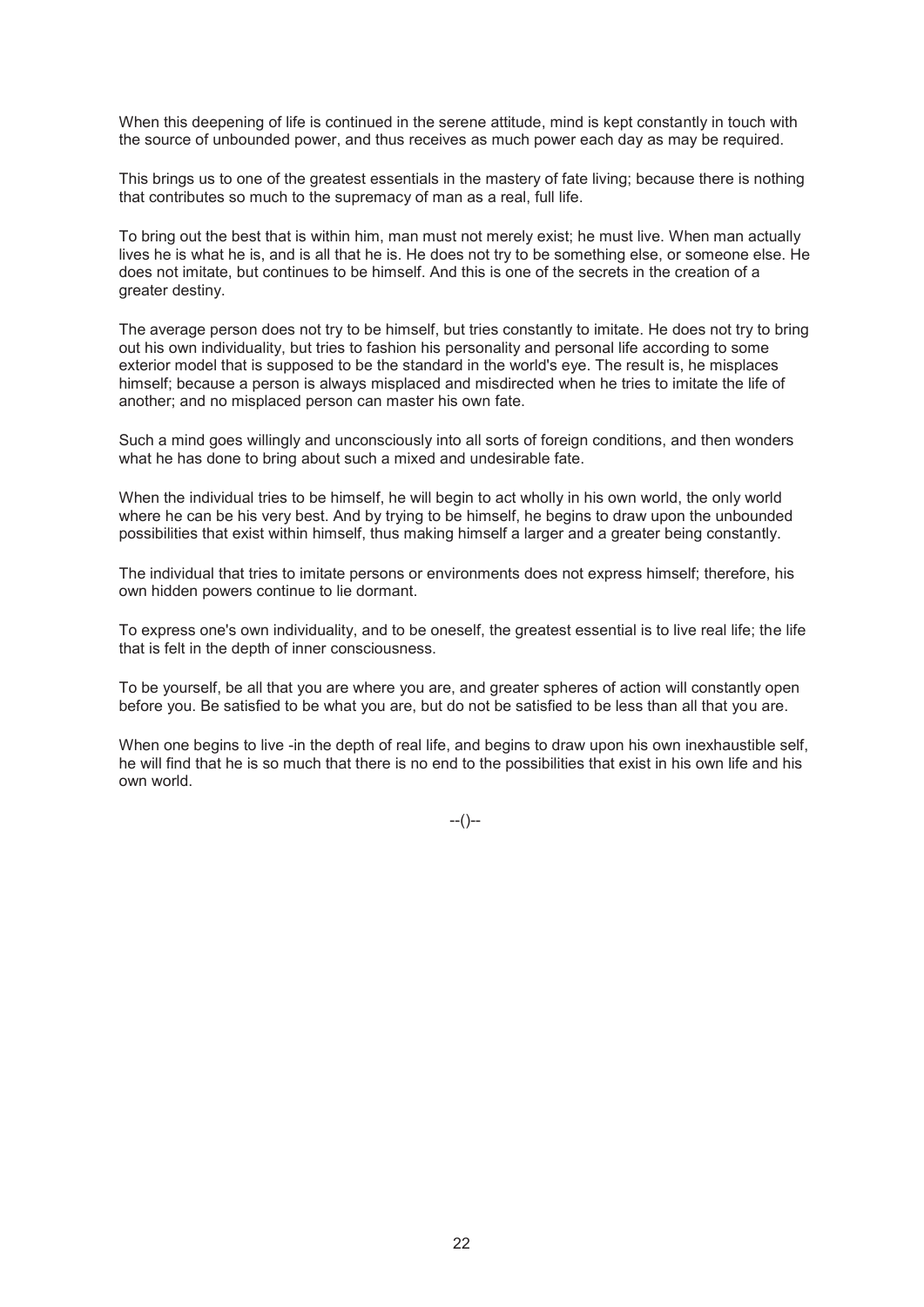#### **The Four Parts of Fate**

EVERY person finds himself in a certain environment, in a certain physical condition, in certain mental states, with certain abilities and opportunities, and with certain obstacles and limitations.

In a world with others, he finds himself in a world of his own; and he calls this world his fate. But what is the cause of it all?

He knows that he is responsible for some of it, but he is quite sure he is not responsible for all of it. But who is? He wishes to know, in order that he may eliminate the undesirable, and constantly improve upon that which he wishes to retain.

When we analyze fate we find that it has four distinct parts, each of which comes from its own individual cause.

The first is the creations of nature that man has voluntarily entered into; the second is the creations of the race that man as an individual has accepted as his own; the third is the creations of certain individuals to which man has closely related himself; and the fourth is the creations of the individual himself.

That man voluntarily entered into the first three, is a fact easily demonstrated; though he might not have been wide awake when he did so. Those parts of your fate that you have not created, you have selected; though too often you made your selection in the dark.

In the mastery of fate it is therefore not only necessary to produce the very highest creations through your own creative efforts, but it is also necessary to obtain that wisdom, or interior insight through which the proper selections may be made from those other sources that do invariably contribute to your fate.

Those creations of nature that we may find in our own environment, are filled with unlimited possibilities, whether they appear favorable or not. What they are to do to us depends upon what we decide to do with them.

We may take the elements of nature and convert them into high and constructive uses, or we may permit ourselves to remain in bondage to those elements. The bondage, however, is not produced by nature, but the way we relate ourselves to nature.

To master that part of fate that we receive from nature, the secret is to be in harmony with nature at all times, and under all conditions, and to try constantly to employ constructively every element in nature with which we may come in contact.

That part of fate that has been received from the race is called heredity, and is usually looked upon as a permanent factor in life; but there is no heredity that cannot be changed.

Acquire the art of letting those things go that you do not want, and proceed to improve upon those that you do want.

Use undeveloped hereditary conditions as channels through which to reach the greater things you have in view. Back of every condition there is a power; that power can be developed, and when it is, the old, inferior condition disappears.

What is called the "world," with all its perversions and obstacles, is simply raw material, out of which the strong mind can build almost anything that he may desire. But the "world" must not be met in the belief that things as they are, are permanent and insurmountable; but as the builder meets his material.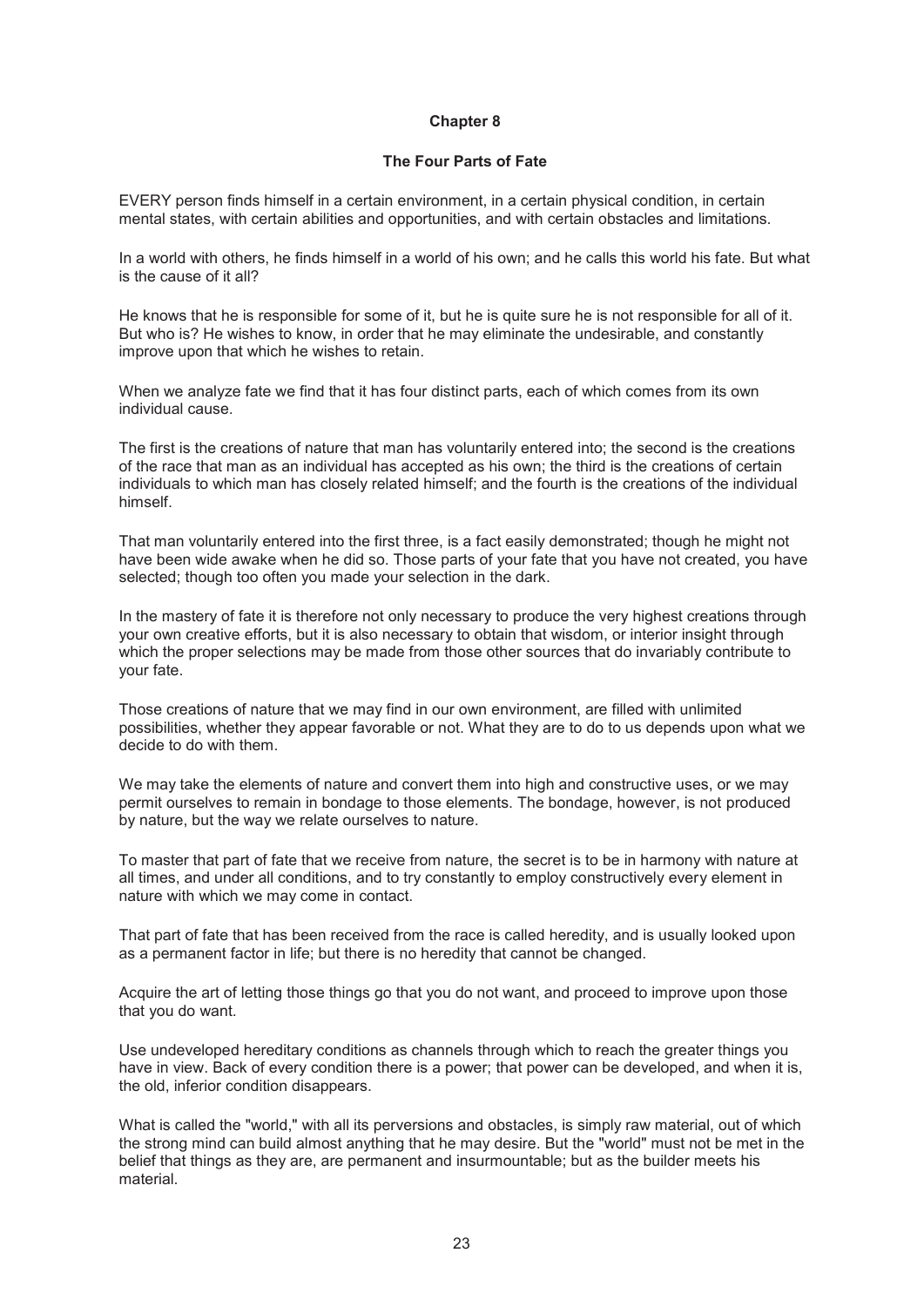Work in the idea that "he can who thinks he can;" develop interior insight so that you may know how to select the material you desire; and develop your mind into a strong mind by entering the attitude of self-supremacy.

We have the same mental power over circumstances and conditions as we have physical power over iron, lumber and coal. Every event that transpires in daily life contains an opportunity; but we must have the insight to see it, and the power to employ it.

The creation of those individuals with whom we come in personal contact, constitute frequently a predominating factor in our destiny, because since we are more or less wedded to our associations, our minds accept impressions from such sources to a very great degree; but this interferes with original thinking, and consequently, with our own mastery of fate.

Therefore, that part of fate that we receive from friends, relatives and personal associations, must be carefully selected through insight and through the principle that "when we become better, we meet better people." Instead of being indiscriminately influenced by our friends, we should accept their mental gifts as we accept their hospitable repast -to be masticated, digested and assimilated by ourselves.

What to do with close relations that refuse to co-operate with us, is a great problem that becomes extremely simple when we decide to live our own life in such a way that no person's liberty or idea of liberty is disturbed.

Be a model character that does things; and everybody will soon go with you to the superior life you have in view.

Give your best to everybody and the best will certainly come to you if you give the law the time required, and do not force changes by impatience and lack of faith. Change yourself, and all other desirable changes must positively follow.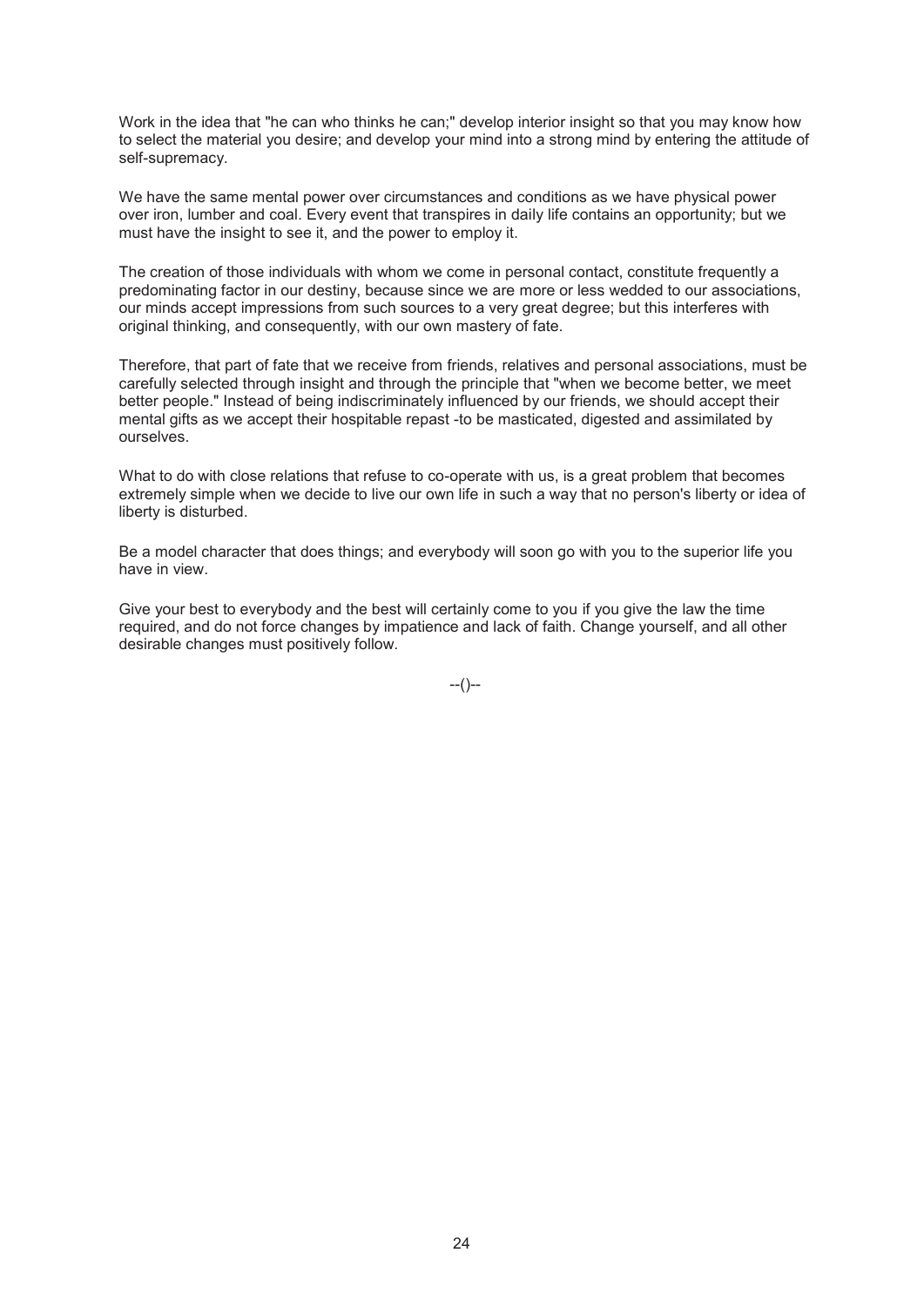#### **Making The Ideal Real**

EVERY factor in the fate of man responds to the life of man; and every element in the life of man is governed, directed, changed or modified by the thought of man. Therefore, as thought goes, so will the creative causes of fate go also. For this reason, if fate is to be improved, thought must move upward and onward; and since thought follows ideals, to him who would master his fate, ideals become indispensable.

But it is not only necessary to have ideals; it is also necessary to make real our ideals. This, however, seems difficult for the average person to do, because between the real and the ideal there appears to be a gulf that he does not know how to bridge.

Even many of the greatest philosophers in the world have failed to realize in a practical way what their finer perceptions had discovered; though this is not strange, because it is the prophetic faculty that sees the ideal, and the scientific faculty that makes the ideal real; and these two faculties are not always found in the same man.

The complete man, however, has both; and he who would master his fate must be complete.

By the prophetic faculty we do not me the power to discern the future, because with the future we are not concerned; we are living in the eternal now and in the eternal now we shall always continue to live.

The prophetic faculty is the power to look back of things, within things and above things; thus discerning basic laws, fundamental principles and the unbounded possibilities that exist everywhere. It is seeing the ideal; and the ideal is not a mere mental picture, but the discovery of something higher, something better and something greater than what is actually realized now. The prophetic faculty discovers what can be done now if we choose to do it.

This faculty is developed through the constructive use of the imagination, the constant use of interior insight, and the practice of looking for the greater possibilities in everything with which we come in contact.

The mere discovery of the great is not sufficient; the ideal must be made real. It is not the dreaming of things, but the doing of things that produces a better fate and a larger destiny. But we must perceive the greater things before we can do the greater things; and to perceive the greater things is to have ideals. To make real the ideal, the scientific faculty is required; and this faculty develops through scientific thinking and through the practical application of every principle and law discovered.

To make real the ideal, the first essential is to remove from consciousness the gulf that seems to exist between present attainment and the greater possibilities. Refuse to think of this gulf, because to think of it is to impress the mind with the idea that the greater is beyond us. This impression will prevent mind from reaching the greater, and will also produce frequent states of despair. Such states not only weaken mind, but cause man to give himself up to the influence of environment.

A discouraged mind, submitting itself to environment, is impressed with failure, weakness, inferiority, and the tendency to go down grade; while the mind that is to master fate must go the other way.

To remove the seeming gulf from mind, turn attention not only upon the ideal you desire to reach, but try to see the ideal of yourself as well. By so doing you impress the ideal of yourself upon your mind; thoughts like the ideal self will be created, and your personal self becomes like the thoughts you think. Consequently, by a simple process, the personal self is made to improve constantly, daily becoming more and more like the ideal.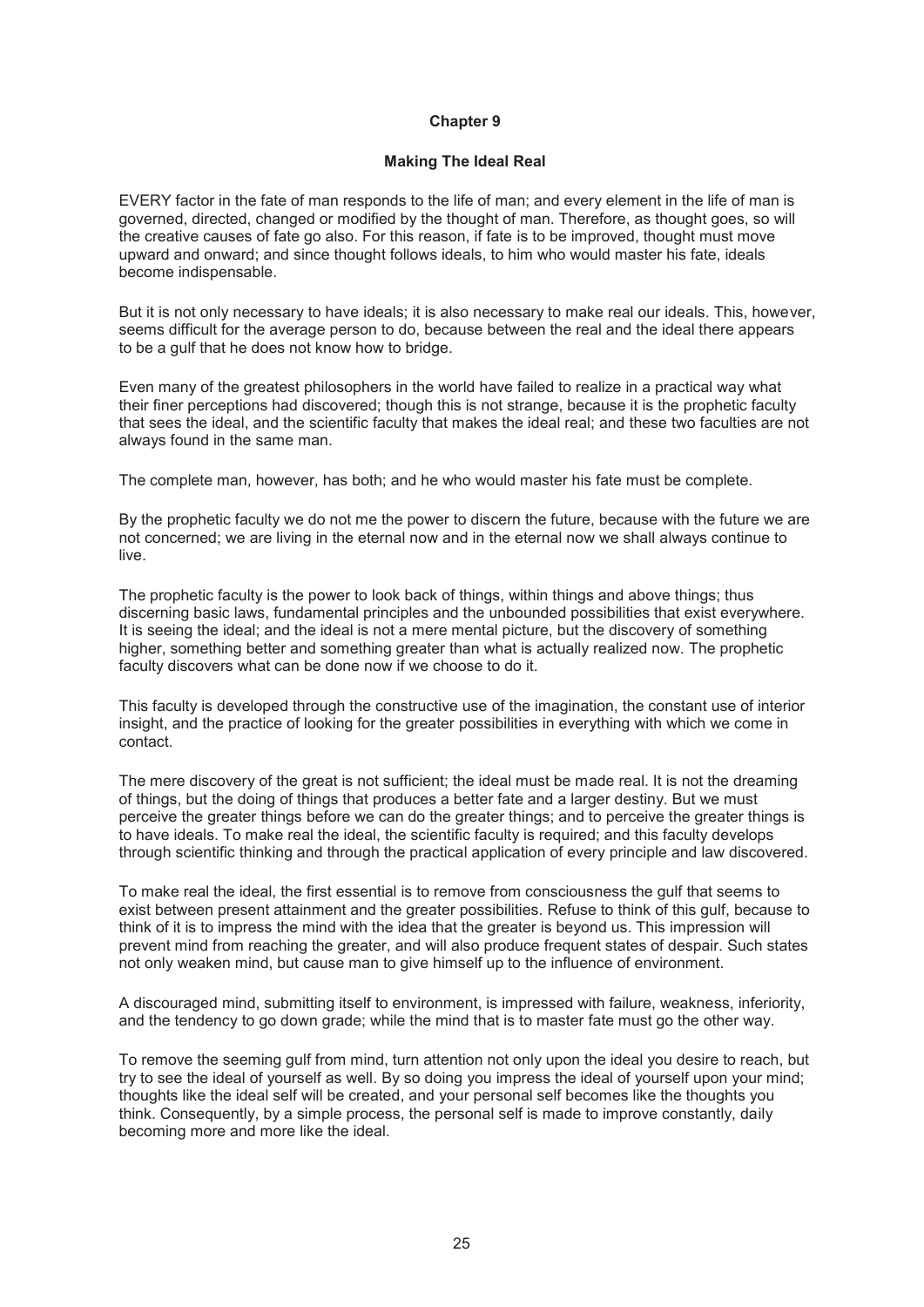To realize constant personal advancement is to prevent all thoughts of discouragement, and also to enter the power of that law through which gain promotes gain, and much gathers more.

The law is that you begin to realize the ideal in your personal life when the personal self begins to grow into the likeness of the ideal. Therefore, to yearn for ideals while nothing is being done to make yourself more ideal, is to continue to keep yourself away from your ideal.

It is like that attracts like, and only those who are alike will be drawn into the same world; consequently, to live in the same world with your ideal, you must become like your ideal.

The ideal cannot come down to you; ideals never move that way; but you can go up to your ideal, and that is the true way for you to move.

To make any part of the personal self ideal, place before the creative powers of mind the corresponding ideal of your true self; and it must be remembered that your true self is not something distinct from your ideal self, because the two are one.

The ideal of yourself is you; you are the ideal side of yourself; the actual or external side of yourself is only a partial expression of the ideal or true self. The ideal side of man is the complete side; and the complete side is you. You are not the incomplete side, because if you were there would be no source for anything in your being; not even the incomplete or external side would have a source, and consequently could not exist.

Incompleteness cannot come from incompleteness, because an incompleteness is a partial effect of a complete cause. Incompleteness can come only from completeness; therefore, the fact that the personal self is incomplete proves that it comes from a self that is complete; and since you, yourself, cannot be complete and incomplete at the same time, you, yourself, must be the complete self, while the personal self is but a partial expression of the completeness that exists in you.

When you see this clearly, you will know that you are already ideal; that is, complete, and in possession of unlimited possibilities; and when you know that you are ideal, you will think of yourself as ideal. You will impress the ideal, and the greater possibilities upon mind, and your thoughts will not only be ideal, but will contain the power of the greater possibilities. This power will be expressed in the personal self, because the power of every thought is expressed in the personal self; consequently, the personal self will become larger, greater and more perfect, constantly making real the ideal.

To realize your ideal it is not necessary to change your present environment, or to adopt some radical mode of living; nor is it necessary to be transported to some other sphere.

The ideals that you see are in your own path, directly before you, and will positively be reached through a forward movement. We cannot see the ideals of another mind; therefore, the ideals that you see are in your own path, and can be reached by you. The secret is to move forward in your own life. Be yourself, and bring out all that exists in yourself, and you will gain both the power and the ability to reach what you have in view.

There will be no waiting time; and it is not necessary to become absolutely perfect to make real the ideal. The very moment you begin to develop the personal self into the likeness of the ideal self, the ideal life will begin to become real in the personal life; and the mind that impresses itself only with its own selected and superior impressions, will develop the personal self with the greatest rapidity.

To make real the ideal, the principle is to make everything in your life more and more like the ideal. Ideal friendship brings ideal friends; refinement in action, thought and speech brings refined people; greater ability brings greater results in the world of achievement; and better environments come when we develop the power to create the better. A beautiful mental life produces a beautiful physical existence; and by giving the best to the world, the best will surely return.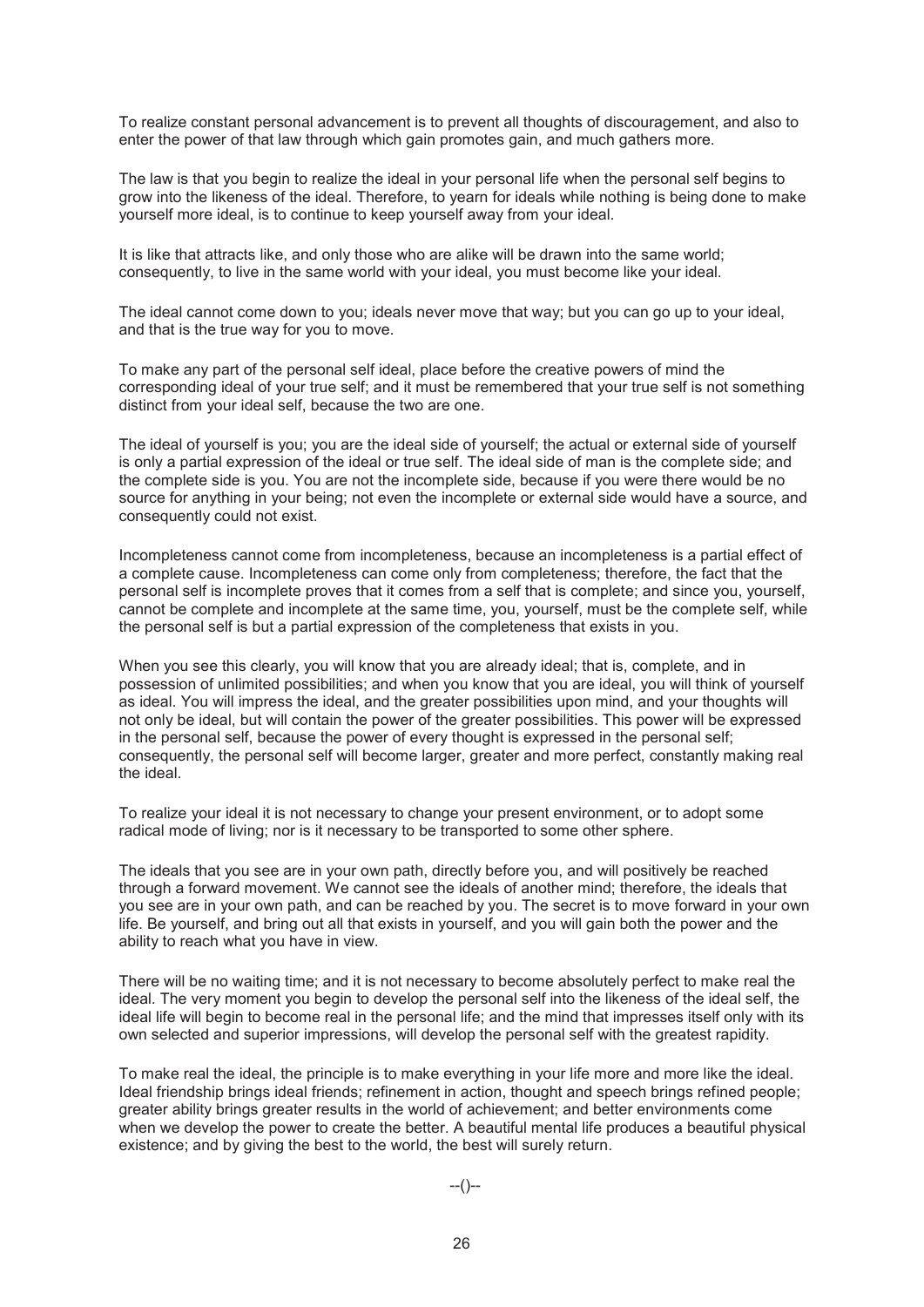#### **Directing Creative Forces**

FATE is created by the powers in man; therefore, in order to master fate, man must acquire control over the creative forces in his being. And this is accomplished, not by trying to control these forces, but by changing their courses.

Every force in the system moves through the field of consciousness, and by training the will to act upon consciousness so as to open or close the channels of consciousness in any place, the different forces in the system can be directed wherever desired.

No force can be driven. We cannot drive the force of electricity; but by providing suitable conductors, electricity will go wherever it is wanted, because we have the power to move the conductors about as we like.

The channels of consciousness, more correctly designated the tendencies of mind, are the conductors of the creative forces of the system; therefore, by regulating the tendencies of mind we may cause all, or any desired part of our creative power to accumulate at any time in any place of mind or body.

To regulate the tendencies of mind, the will must act upon the finer or inner side of consciousness; and whatever the will wills to have done while acting upon the finer side, the same will be done.

To reach this finer side, mind must enter a perpetual refining process, and must establish this process in every part of the system. Create a strong desire to transform, refine and improve everything with which you come in contact, and the finer consciousness will develop steadily. This is the first essential.

The second essential is to properly meet the forces that come into your life, because every force that comes, comes to act; and how it is met will determine whether its action upon you will be favorable or not.

When you meet a force, you must do something with it, or it will do something with you; you must direct it, or it will pass through your system aimlessly and be lost. Or, if it is an undeveloped force, as most forces are, you will permit the formation of adverse conditions by permitting such a force to pass through your world unguided.

It is the nature of all forces to do things; they cannot be idle; therefore, if you do not give them something definite to build, they will build aimlessly, or destroy ruthlessly.

We are constantly in the midst of powerful forces, and they are all at our command when we know how to command them; but they do not pass under our dominion until they enter our systems.

It is the forces that pass through our own systems that we can direct; and when these are properly, directed, anything we desire to have done can be done; because an enormous amount of energy is generated in the average person, and hourly passes through the person.

When we learn to direct and constructively employ all those forces, it matters not whether we have highly developed parents or not; whether we have a good ancestry or not; whether we were born under favorable conditions or not; whether we have any talents and opportunities or not; we can make ourselves over absolutely; we can change and improve everything in ourselves and in our environments, and proceed in the creation and realization of a great and superior destiny.

When we place ourselves in a favorable attitude towards all the forces that enter the system, and learn how to direct those forces into favorable channels of construction, every force that passes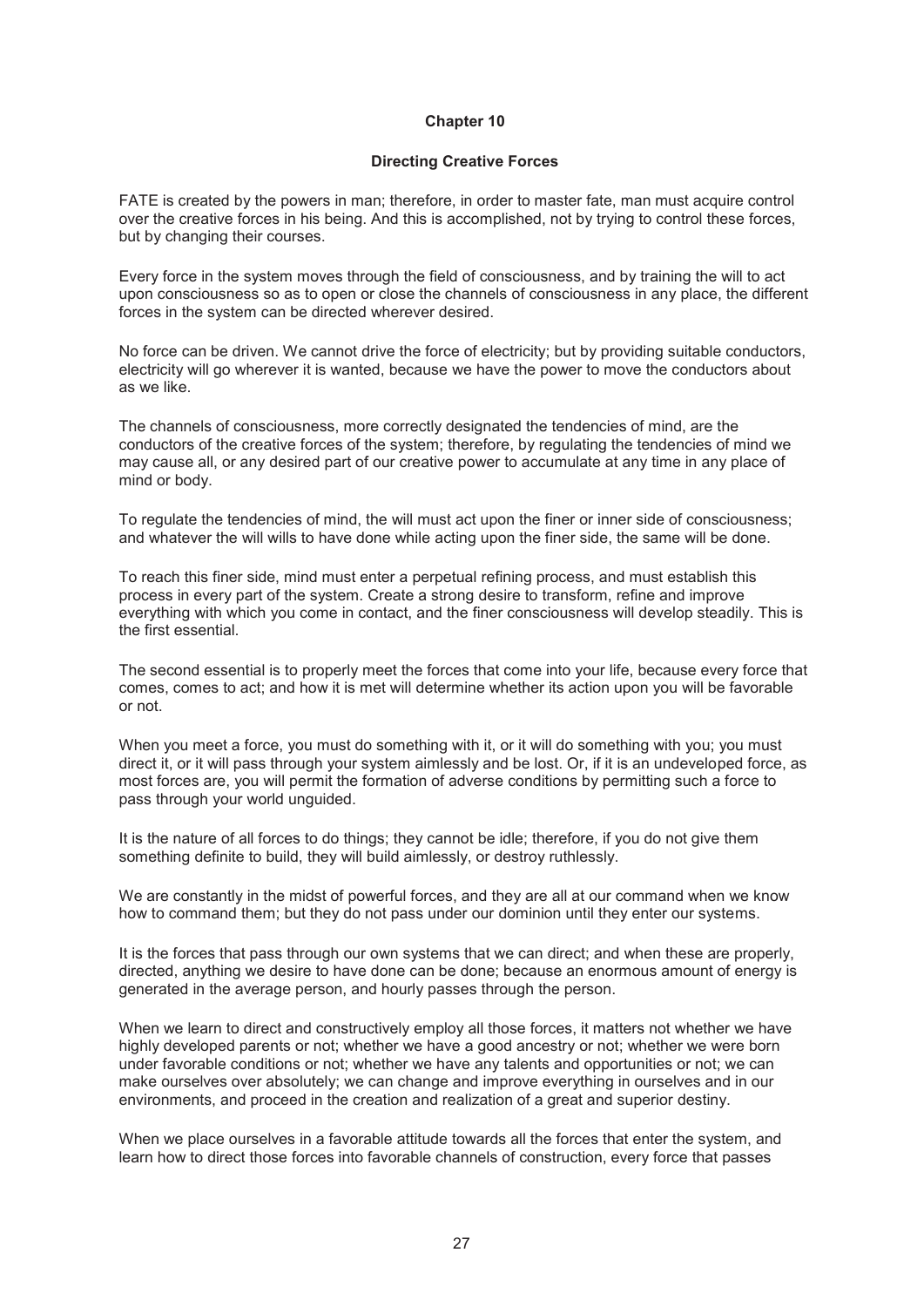through the system will become favorable to us, no matter where it comes from, nor how unfavorable it may be before it enters our favorable world.

The secret is to make your own system a transforming, refining and transmuting power. Establish in your system two predominating tendencies and desires -to refine everything and to construct superiority out of everything. And every force that enters your system will become a superior constructive power for you; and will build up your talents, promote your purpose, and change your fate as you wish it to be.

The whole world of power is ready to build for the man that is thoroughly permeated with the desire to become more and accomplish more; therefore, the man who lives constantly in the spirit of transformation will reach the highest goal he has in view.

Make no effort to control or influence any force within yourself, or outside of yourself. Simply control yourself to remain constantly in constructive touch with the finer vibrations of the world of force.

It is necessary to meet every force in the serene attitude, and to feel an interior oneness with the real life of all power. When you feel this deeper unity, every force will unite with you, work for you, and promote your purpose.

When the presence of a force is felt in the system, we should enter into mental touch with the inner, finer side of that force, and hold strongly in mind what we desire to accomplish. This will produce the tendency required, and the force will follow the new channel, to do what we desire to have done.

To develop this finer and interior feeling, enter into constant sympathy with the inner life of everything, and be always in poise. Employ the finer senses of perception, discernment and deep feeling as frequently as possible, and try every day to feel through your entire system.

Concentrate several times daily upon the higher vibrations that are back of, within and above every atom in your being; and whenever you use the will, turn attention upon the soul or real substance of things.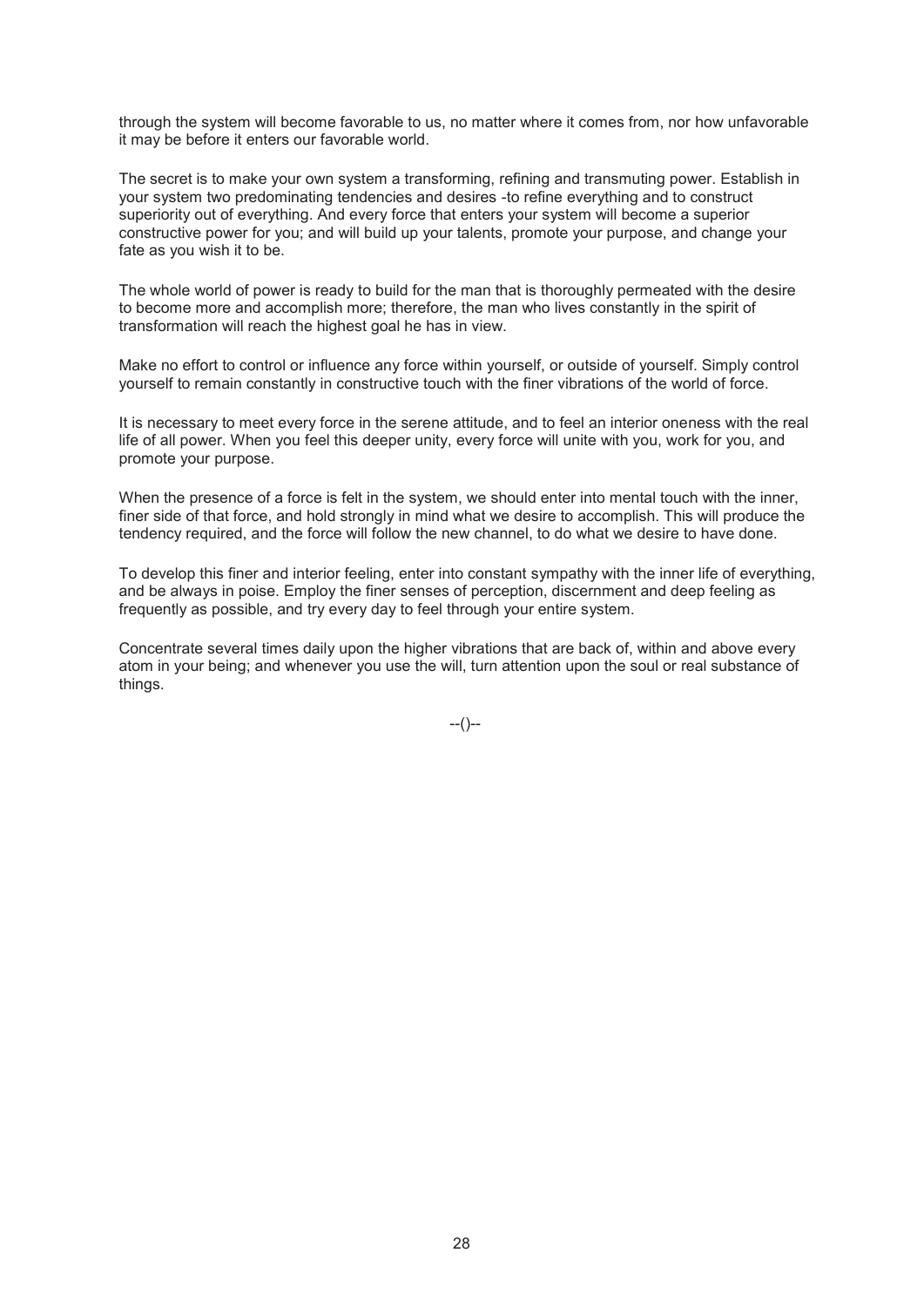#### **How to Develop Internal Insight**

THE creative forces that are generated in man, and the cosmic forces that work through man are fundamental causes of fate; therefore, if man would master his fate, he must consciously direct these so that the creations may be what he desires. When he fails to do this, the creative forces will be directed or influenced by suggestions from external conditions and environments; and this is what takes place in the life of the average person; therefore, his fate is so uncertain, so mixed and so unlike his secret ideal.

The methods presented in the previous chapter will enable any one to get into that state of consciousness where the forces of the system can be turned in any direction; but after a power is under our control, we want to use it wisely, and to the very best advantage.

Good judgment, reason, understanding, and a brilliant intellect will serve this purpose to a degree; but to make the very best use of every power, under every circumstance, another faculty is required. The necessary faculty is interior insight; or the power to discern the causes, principles and laws that lie beneath the surface. It is that sense that all possess to a degree, that feels and knows how things are going, and how they ought to go; and may therefore be called the inside secret of all success, of all great attainments and achievements.

It is through this faculty that man does the right thing at the right time, with or without the aid of external evidence.

The great minds who have taken advantage of exceptional opportunities at the psychological moment, have been prompted to do so by this very faculty; and what is usually termed extraordinary good fortune is but the result of actions that interior insight was instrumental in producing.

No one has ever reached the pinnacle of attainment and achievement without this faculty, and no one ever will. In the absence of interior insight, the greater part of the best ability would be misdirected, and most of the powers of the system would be lost.

Interior insight is not a faculty that has to be acquired; everybody has it to a considerable degree; it is only necessary that it be further developed and consciously employed. And as it deals directly with the finer forces of life, discerning the nature, the present movements and the latent possibilities of those forces, it is in connection with the world of those forces that the faculty must be exercised for greater efficiency.

To bring this faculty into full expression so it may be employed with accuracy in any field desired, the first essential is to exercise interior insight at every possible opportunity. Not that its verdict should be invariably accepted; but its verdict should always be sought. It will be profitable to do this even in minute and unimportant daily affairs, because it is by discerning the law of action in small things, that we gain the power to discern the same law in greater things.

When this faculty is developed, we shall no longer judge according to appearances, and be misled; but we shall judge according to the real facts that are at the foundation of things; and since it is the underlying causes that must be dealt with in the mastery of fate, interior insight becomes indispensable.

Whenever you are in the midst of changes, or have anything to decide, expect to discern the proper course, and decide correctly through the action of interior insight. And have perfect faith in the power of this faculty at all times. This will not only strengthen the faculty, but will in most instances produce the decision desired.

When conflicting ideas come at such times, enter into a deep, serene state of mind, forgetting the various ideas received, and desiring with the whole of life to discern what you wish to know. Remain in this attitude for days if necessary, or until you receive only one leading decision on the subject.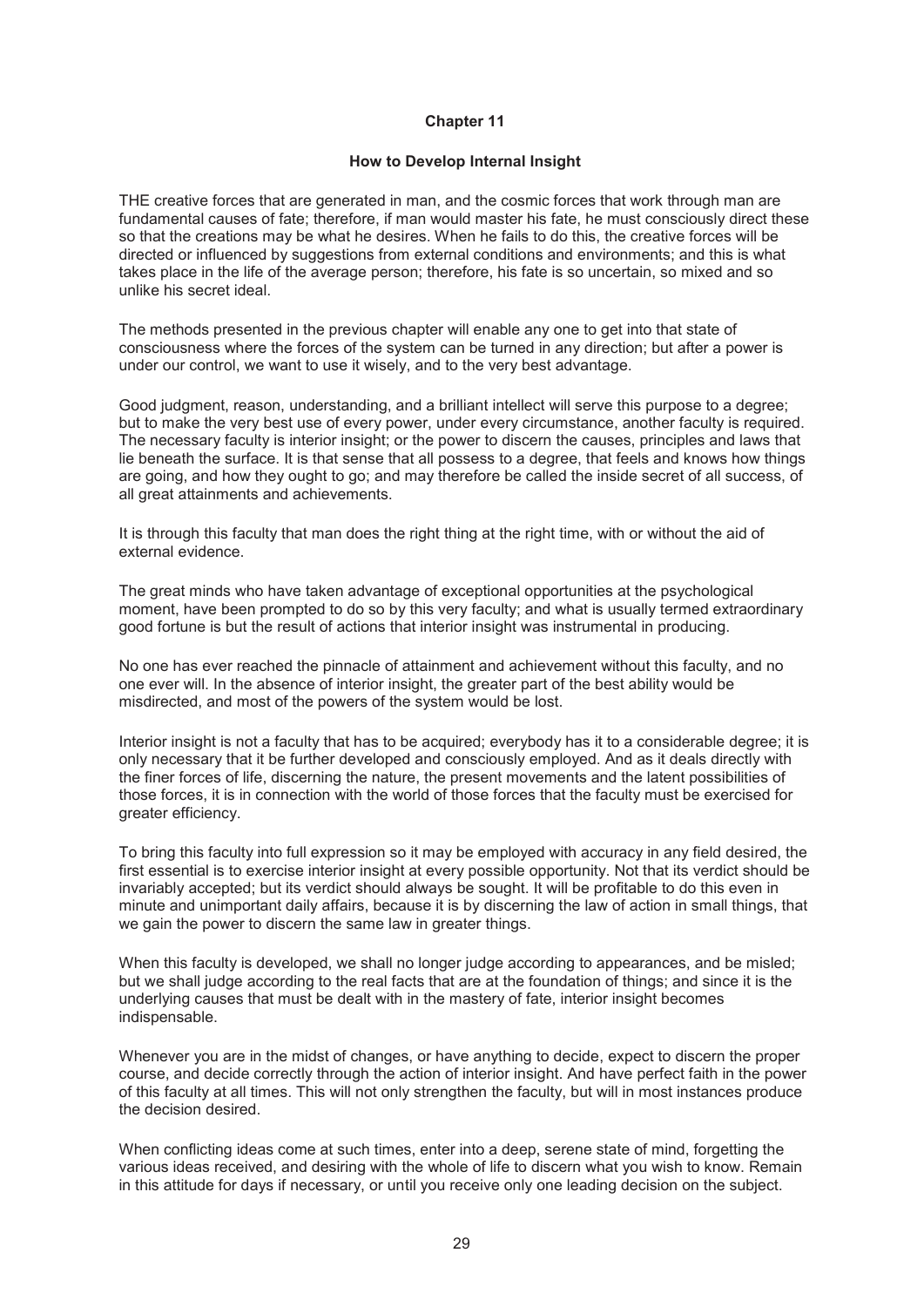You will get it, and the strong, prolonged effort will have developed your interior insight to a remarkable degree.

To determine the reliability of an idea received through insight, test it with reason, from every point of view; and if it continues to remain a predominant conviction, it is the truth of which you are in search. While expecting information through this faculty, mind should be kept as quiet and as elevated in thought as possible. All sentimental or emotional feelings should be avoided, and the imagination must be perfectly still.

The upward look of mind, devoid of restless yearning, but fully serene and responsive, is the true attitude.

Expect to receive the desired information from the superior wisdom of your higher mentality, and know that there positively is such a wisdom.

While expecting this superior wisdom to unfold what you desire to know, be positive to your environment and to everything in the without. Do not permit the senses to suggest anything on the subject. But be responsive to your interior life; that is, feel in the within that your mind is open to the real wisdom from the within.

Never doubt the existence of the superior wisdom within. This will close the mind to that wisdom. You know that there is such a wisdom; you have evidence to prove it every day; and the more faith you have in its reality, the more perfectly will your mind respond to its unfoldment.

Another essential to the full expression of interior insight is to refine the physical brain so that the finer mental actions may produce perceptible impressions. This is accomplished by awakening the finer forces of the system, and directing those forces through a deep, serene concentration, upon every part of the brain. This exercise should be taken for a few minutes, several times a day; and the more highly refined you feel throughout the system at the time, the greater the results.

In the use of interior insight, reason and objective understanding should not be ignored, because the best results are secured when the exterior and interior aspects of judgment are developed simultaneously and used together at all times. In this way the mind acquires the power to discern the internal causes on the one hand, and on the other, understands how to adapt the present movements of those causes to present exterior conditions. This brings the ideal and the practical into united action at every turn, which is absolutely necessary.

While exercising the faculty of interior insight, the predominant effort should be to see through things; because the predominant desire, if continued, is always realized.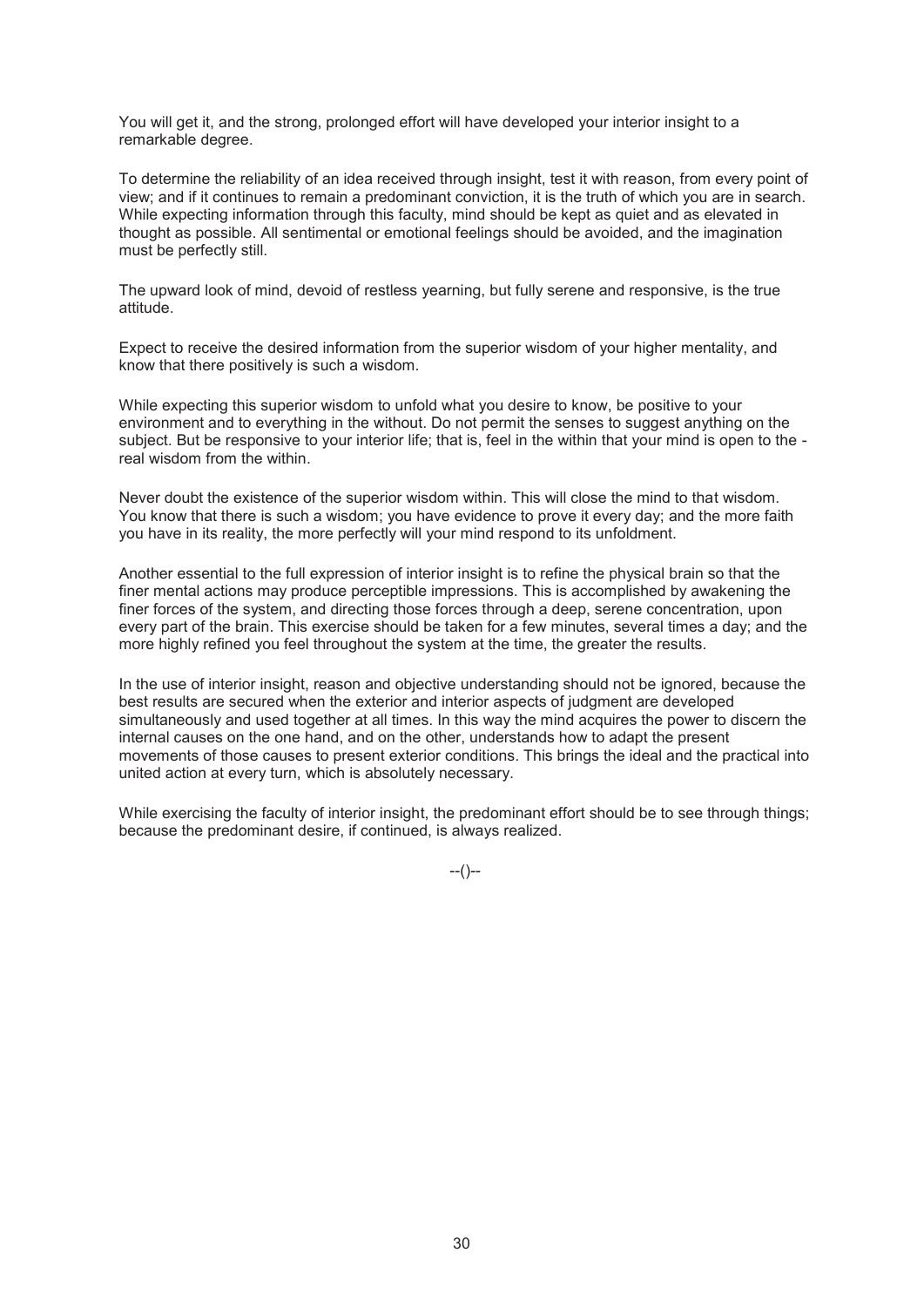#### **Character, Ability and Faith**

THE place that each individual is to occupy in the world is determined principally by character and ability; there are other factors, all of which have been mentioned, but these two predominate.

When character is absent, the powers of mind or body will be turned into wrong channels, because nothing in the being of man can go right unless it passes through the life of character.

When ability is absent, man becomes a negative personality, incapable of creating a single course of individual action, and is consequently influenced and controlled by everything with which he comes in contact.

The reason why so many beautiful characters are found in undesirable environments is because they lack positive creative ability.

It is ability that supplies the power to do things; and it is character that directs the power so that the things done will be worthy and true.

By character, however, we do not mean simply a state of being good in the ordinary sense of that term; nor is it a mere attitude of mind that holds preference for the right.

Character is an established quality of being, based upon the principle of absolute right. It is a living power with divine consciousness as its source; it is a life that is right, and that thrills every atom in being with the force of justice, righteousness and truth.

Character is a permanent attainment; it cannot be shaken; it cannot, under any consideration, be influenced from without; but it can at all times be unfolded from within.

That character should be necessary in the mastery of fate, is evident when we realize that all the creative powers of man must express themselves through the principle of the absolutely right, if they are to create a better and a greater destiny; because it is through character alone that the right expression of any force or any talent can take place.

Develop ability, and develop character, and you have the foundation for any fate you may desire to create. You have that something that wins every time, regardless of seeming exceptions.

With character and ability combined, no one can fail; and with a high development of these two, anyone can attain, not only great things, but the very greatest of all things.

To promote the highest development and the most thorough use of character and ability, faith becomes indispensable.

Faith awakens everything within us that is superior, and brings out the best that is within. Faith unites man with the Infinite; and no one can accomplish the great things in life unless he works constantly in oneness with the Infinite. No mind can do much without the Supreme; and no one can do his best in any sphere of action unless he lives so near to the Supreme that the divine presence is consciously felt at all times.

We are helped by a higher power, and we can receive far greater assistance and far superior assistance from this same source when our faith is high and strong.

A highly developed mind may accomplish much without faith, but with faith that same mind can accomplish a great deal more; and the same is true of every mind in every stage of development. Faith increases the power, the capacity and the efficiency of everything and everybody.